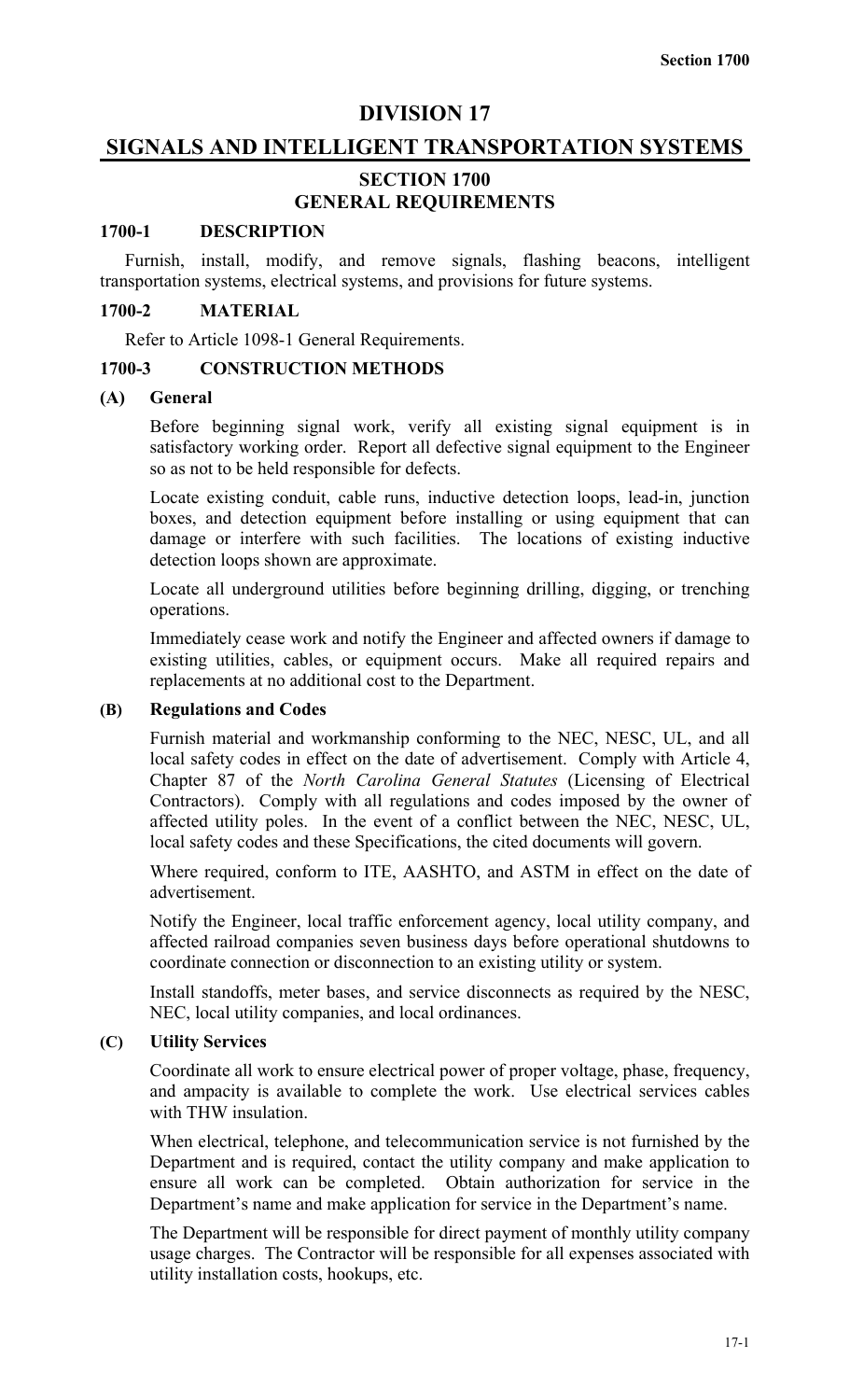# **(D) Maintenance and Repair of Material**

Furnish the Engineer with the name, office telephone number, cellular (mobile) telephone number, and pager number of the supervisory employee who will be responsible for maintenance and repair of equipment during all hours.

Maintain and repair all signal and communications related equipment within the project construction limits until completion of the observation period and receipt of written notification of final acceptance of the project.

For all failures, malfunctions, or damages to equipment, begin necessary repairs within four hours of notification. Complete repairs within eight hours of notification. Comply with Section 150 for maintenance of traffic flow. The inability to contact the supervisory employee or prearranged alternate will not extend repair time requirements.

Remove and replace all signal and communications related equipment that fails. The Department will furnish the Contractor replacement equipment for Department-furnished equipment that fails.

Except for damages and malfunctions caused by the Contractor's work activities, the Contractor will not be held responsible for pre-existing conditions reported to the Engineer before starting traffic signal work at the specific intersection. The Contractor will assume responsibility for all maintenance and emergency services necessary once traffic signal work has begun at the specific intersection and for all damages and malfunctions caused either directly or indirectly by the Contractor's work activities.

In the event the Contractor fails to perform in accordance with the plans and Specifications within the time frame specified, the Department reserves the right to perform maintenance and emergency service necessary to ensure continuous traffic signal operation. Further, all expenses incurred by the Department in implementing this option will be deducted from payment due the Contractor, plus \$2,500 liquidated damage per occasion, per day, or any portion thereof, until corrected.

# **(E) Inspections**

The Department may access the Contractor's equipment to perform railroad, signal, and preventative maintenance inspections, or conflict monitor certification as necessary. The Contractor shall be present for these inspections.

# **(F) Removal of Existing Equipment and Material**

Remove all Department-owned signals and communications related equipment and material that will not be used. Assume ownership of removed poles, messenger cable, interconnect cable, communications cable, and supporting hardware. Return all other equipment and material between 8:00 a.m. and 12:00 p.m., Monday through Thursday, to the Traffic Services Office within the Division responsible for administration of the project.

The Department will deduct the cost of Department-owned equipment damaged by the Contractor from money due to the Contractor.

## **(G) Railroad Preemption**

Where railroad preemption is required, coordinate all work with the railroad company. Do not place signals into operation until signal equipment has been interconnected with required railroad-highway crossing devices and railroad preemption is working properly. Ensure preemption sequences begin immediately after activation of train detection.

Contact and coordinate with the railroad company to schedule interconnection of the signal to the railroad controller cabinet. Install lead-in cable from the signal controller cabinet to a railroad company furnished and installed lockable junction box. Interconnection will be made by the railroad company.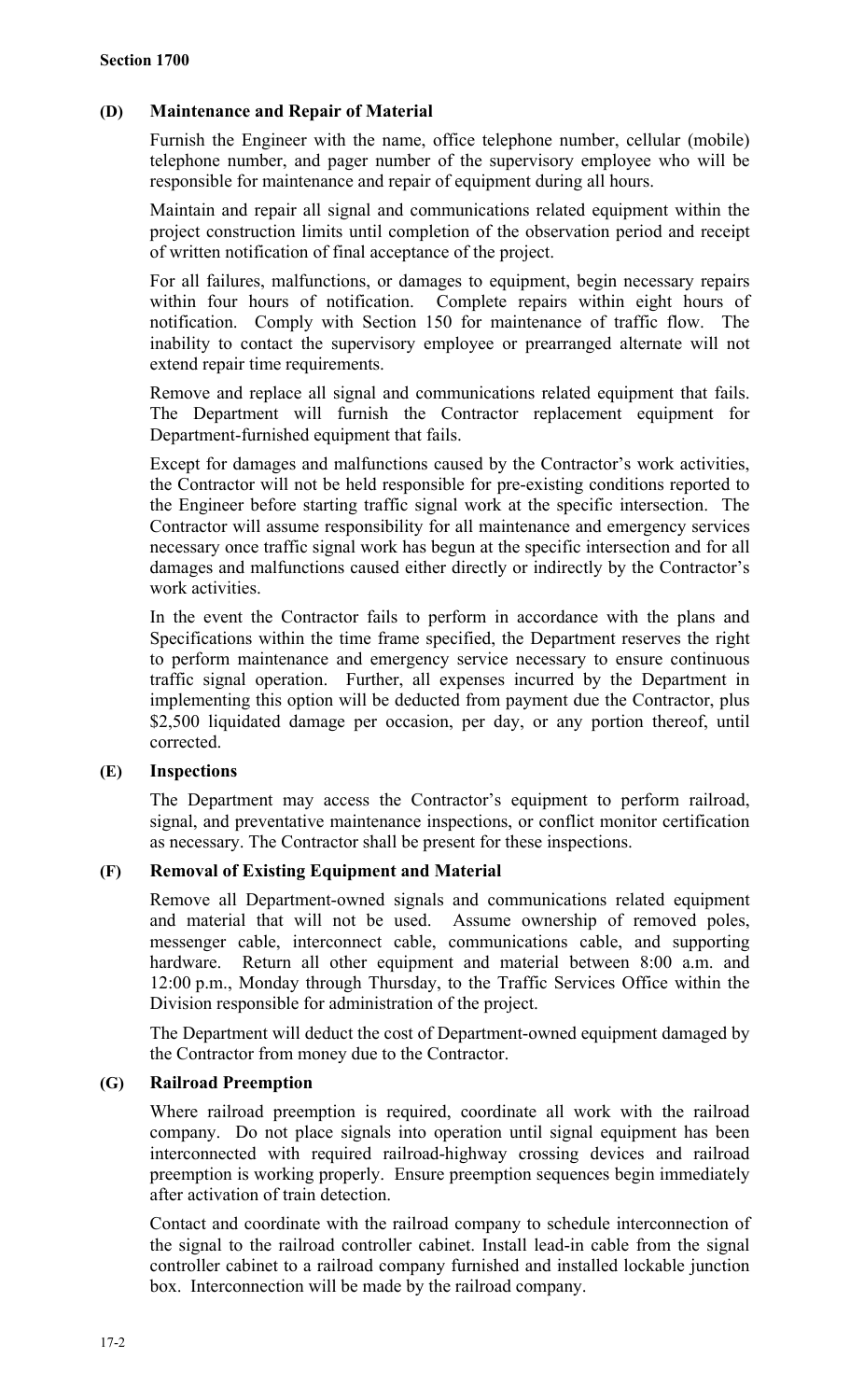Provide fail-safe operation such that removal of voltage from the railroad side of the isolation relay will initiate the railroad preemption sequence.

## **(H) Vehicle Preemption Systems**

Where required, implement and install vehicle preemption systems. Coordinate vehicle preemption work with the proper operating authority. Contact the proper operating authority and schedule installation of preemption equipment.

## **(I) Timing of Signals**

Implement timing values for signal controllers. Modify proposed phasing and timing of existing controllers

Reinstall all existing time-based coordination. As directed, make modifications to existing coordination to account for changes in signal phasing.

The Department reserves the right to make, or have the Contractor make, field timing changes necessary for pattern optimization and to eliminate identifiable, potential hazards to the motoring public. The Engineer will notify the Contractor of timing changes made.

## **(J) Wire and Cable**

For installation in a conduit system, lubricate cable and wires before installing in conduit. Use lubricant that will not physically or chemically harm cable jacket, wire insulation, and conduit.

Splice all electrical wire and cable at recessed-screw, barrier type terminal blocks, in junction boxes, or in condulets. Unless specifically allowed, connect no more than two conductors to the same terminal screw.

Maintain color coding of wires through splices.

Protect ends of wire and cable from water and moisture.

Install all wire and cable with necessary hardware including, but not limited to shoulder eyebolts, washers, nuts, thimbleyelets, three-bolt clamps, J-hooks, split bolt connectors, grounding clamps, and lashing material.

# **(K) Grounding**

Provide a grounding system at all new and revised electrical service points unless otherwise specified.

In addition to NEC requirements, test grounding electrode resistance at connection point to electrical service ground bus for a maximum of 20 ohms. Furnish and install additional ground rods to grounding electrode system as necessary to meet test requirements. Submit a completed Inductive Detection Loop & Grounding Test Results form. The form is located on the Department's website.

Provide a length of marker tape 150 mm to 300 mm below finished grade directly over grounding electrodes and conductors.

# **(L) Electrical Bonding**

Using an approved termination means, connect a number 14 AWG minimum 19-strand copper conductor (Type THW) with green insulation to serve as an equipment grounding conductor to metal poles, vehicular and pedestrian signal pedestals, and other metallic components which are not otherwise bonded through means approved by the Engineer.

# **(M) Traffic Signal Activation**

Do not place signal in steady (stop-and-go) mode until inspected and authorized by the Engineer.

# **(N) Temporary Traffic Signal Installations**

When a traffic signal is installed for control of traffic during construction of the project and scheduled for removal during or upon completion of the project, install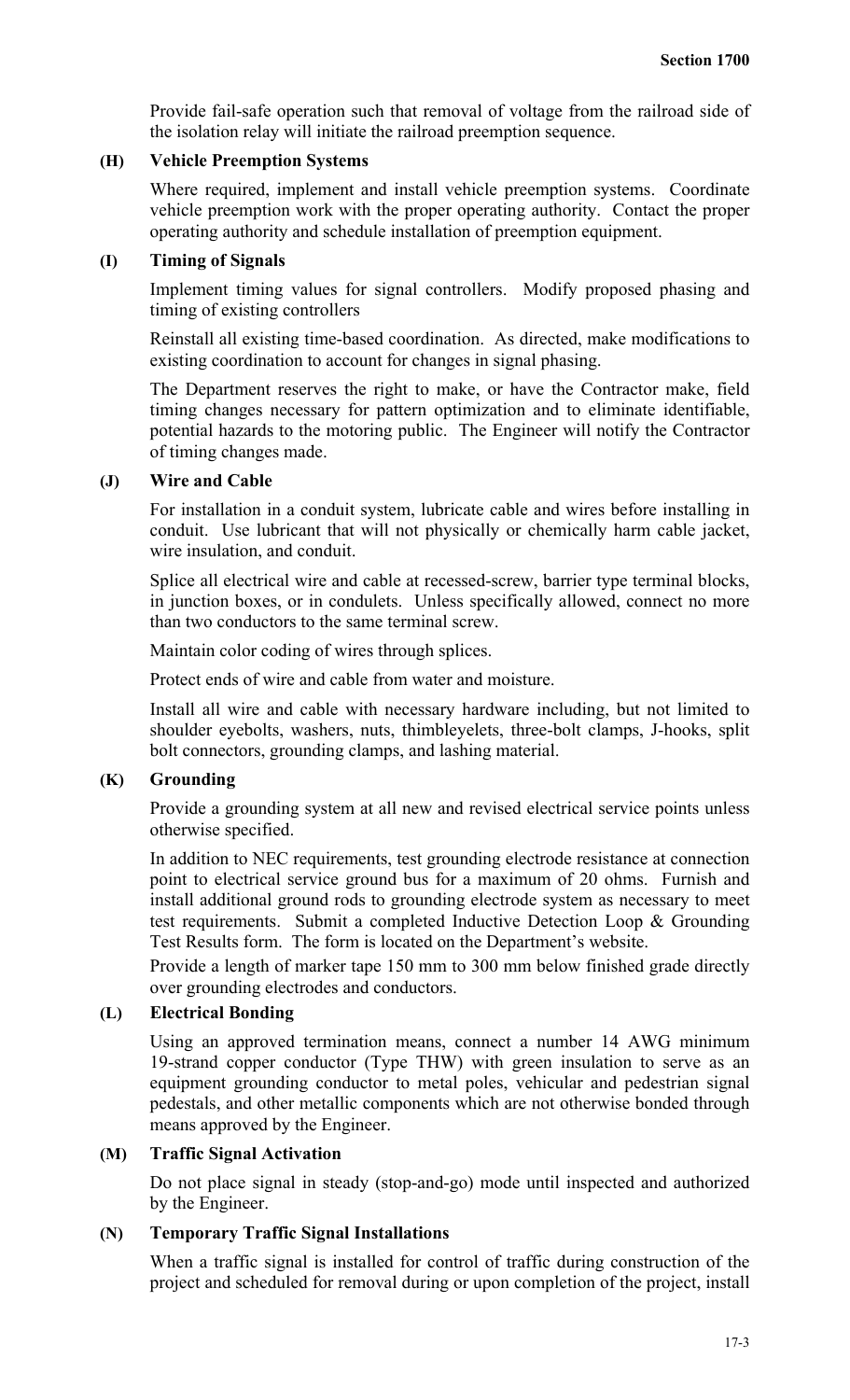and remove the temporary traffic signal as required. Upon removal of the temporary traffic signal, restore surface to like-new condition. Rake smooth unpaved areas, repave paved areas, and seed grassed areas that were damaged by Contractor activities.

Prepare intersection for sign control before removing the temporary traffic signal. Install required regulatory signs in accordance with Sections 900, 901, and 903. Cover signs with burlap bags until traffic signal is placed into flashing operation.

Place traffic signal into flashing operation and uncover signs simultaneously. Allow flashing operation for a minimum of seven consecutive days before removal.

Signal cabinets, controllers, detector units, signal heads and accessories, and microwave detectors are property of the Department. Return Department owned equipment between 8:00 a.m. and 12:00 p.m., Monday through Thursday, to the Traffic Services Office within the Division responsible for administration of the project. Assume ownership of removed poles, messenger cable; interconnect cable, communications cable, supporting hardware, and loop emulator detection equipment, unless otherwise specified.

The Department will deduct the cost of Department-owned equipment damaged by the Contractor from money due to the Contractor.

## **1700-4 MEASUREMENT AND PAYMENT**

There will be no direct payment for work covered in this section. Payment at the contract unit prices for the various items in the contract will be full compensation for all work covered by this section.

# **SECTION 1705 SIGNAL HEADS**

## **1705-1 DESCRIPTION**

Furnish and install vehicle and pedestrian LED signal heads, visors, interconnecting brackets, wire entrance fittings, mounting assemblies, signal cable, lashing wire, pedestrian push buttons, pedestrian signal signs, grounding systems and all necessary hardware.

# **1705-2 MATERIAL**

Material, equipment, and hardware furnished under this section shall be pre-approved on the Department's QPL. Refer to the project special provisions.

# **1705-3 CONSTRUCTION METHODS**

## **(A) General**

Bag new pedestrian and vehicle signal heads with burlap bags or bags made of non-ripping material specifically designed for covering signal heads until signal heads are placed in operation. Do not use trash bags of any type.

When new signal heads are placed into operation, immediately bag and remove signals heads that are not to be reused.

Adjust each signal head vertically and horizontally so that light output will be of maximum effectiveness for traffic and pedestrians. Do not tilt signal heads forward.

Reposition signal heads as required for various construction phases.

# **(B) Vehicle Signal Heads**

Install vehicle signal heads at the heights required in the *North Carolina Supplement to the MUTCD* in effect on the date of advertisement.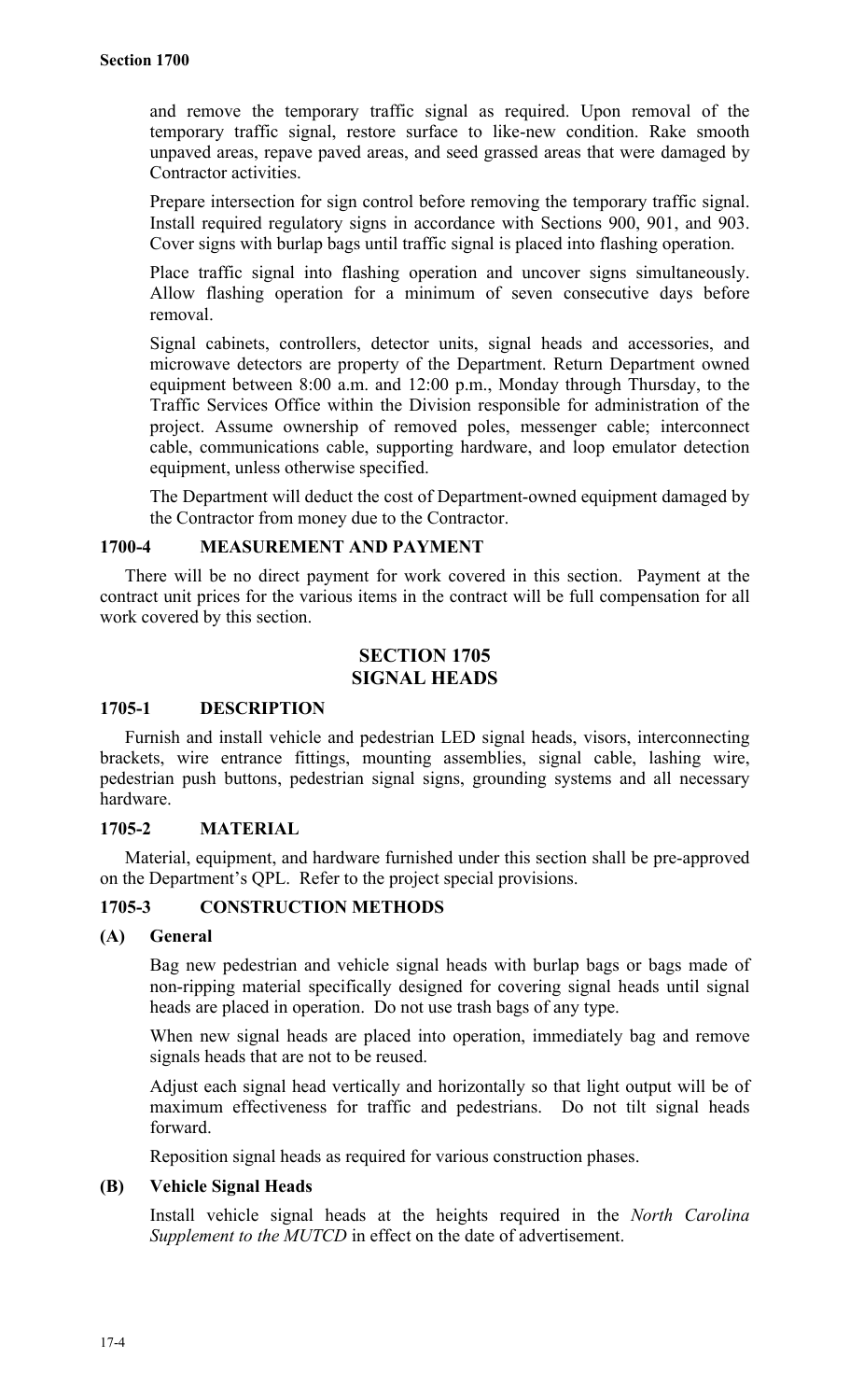Where vehicle signal heads are installed on messenger cable, install mounting hardware consisting of messenger cable hanger, balance adjuster, bottom cap, wire entrance fitting bracket, and insulating bushings.

Where vehicle signal heads are installed on mast arms, install mounting hardware consisting of rigid vehicle signal head mounting brackets.

Install signal cable in continuous lengths between signal controller cabinets and signal heads. Route signal cable to minimize the length of cable installed, and the number of cables and conductors in each run. Pull 0.9 m of additional signal cable into controller cabinets.

Wrap signal cable to messenger cable with at least four turns of wrapping tape spaced at intervals less than 380 mm or lash signal cable to messenger cable with one 360 degree spiral of lashing wire per 305 mm.

Make electrical connections inside each signal head, signal controller cabinet, and termination compartment in metal poles. Do not splice cable at any other point between signal heads and controller cabinet.

Coil sufficient signal cable beside each vehicle signal head to accommodate head shifts during various construction phases. For final signal head locations, coil 0.9 m on each side of signal head if signal cable comes from both directions. If signal cable terminates at the signal head, coil 0.9 m of signal cable on the same side as the cable run.

# **(C) Pedestrian Signal Heads**

Install signs with mounting hardware immediately above pedestrian push buttons.

Connect pushbutton to controller cabinet using lead-in cable. Bond pushbutton housing and all metal components to cabinet ground using cable ground.

# **1705-4 MEASUREMENT AND PAYMENT**

*Vehicle Signal Head (\_\_\_\_\_\_\_\_)* and *Pedestrian Signal Head (\_\_\_)* will be measured and paid for as the actual number of signal heads of each type, size, and number of sections furnished, installed, and accepted.

No measurement will be made of visors, wire entrance fittings, interconnecting brackets, mounting assemblies, pedestrian push buttons, and pedestrian signal signs as these will be considered incidental to furnishing and installing signal heads.

*Signal Cable* will be measured and paid for as actual linear meter of signal cable furnished, installed, and accepted. Measurement will be point to point with no allowance for sag. 7.6 meters will be allowed for vertical segments up or down poles.

No measurement will be made for drip loops, coiled sections, or lashing wire as these will be considered incidental to furnishing and installing signal cable.

Payment will be made under:

## Pay Item Pay Unit

Vehicle Signal Head (\_\_\_\_\_\_\_\_\_\_\_\_\_\_\_\_\_\_\_) Each

Pedestrian Signal Head (\_\_\_\_\_\_\_\_\_\_\_\_\_) Each

Signal Cable Linear Meter

## **SECTION 1706 BACKPLATES**

#### **1706-1 DESCRIPTION**

Furnish and install backplates for vehicle signal heads with all necessary hardware.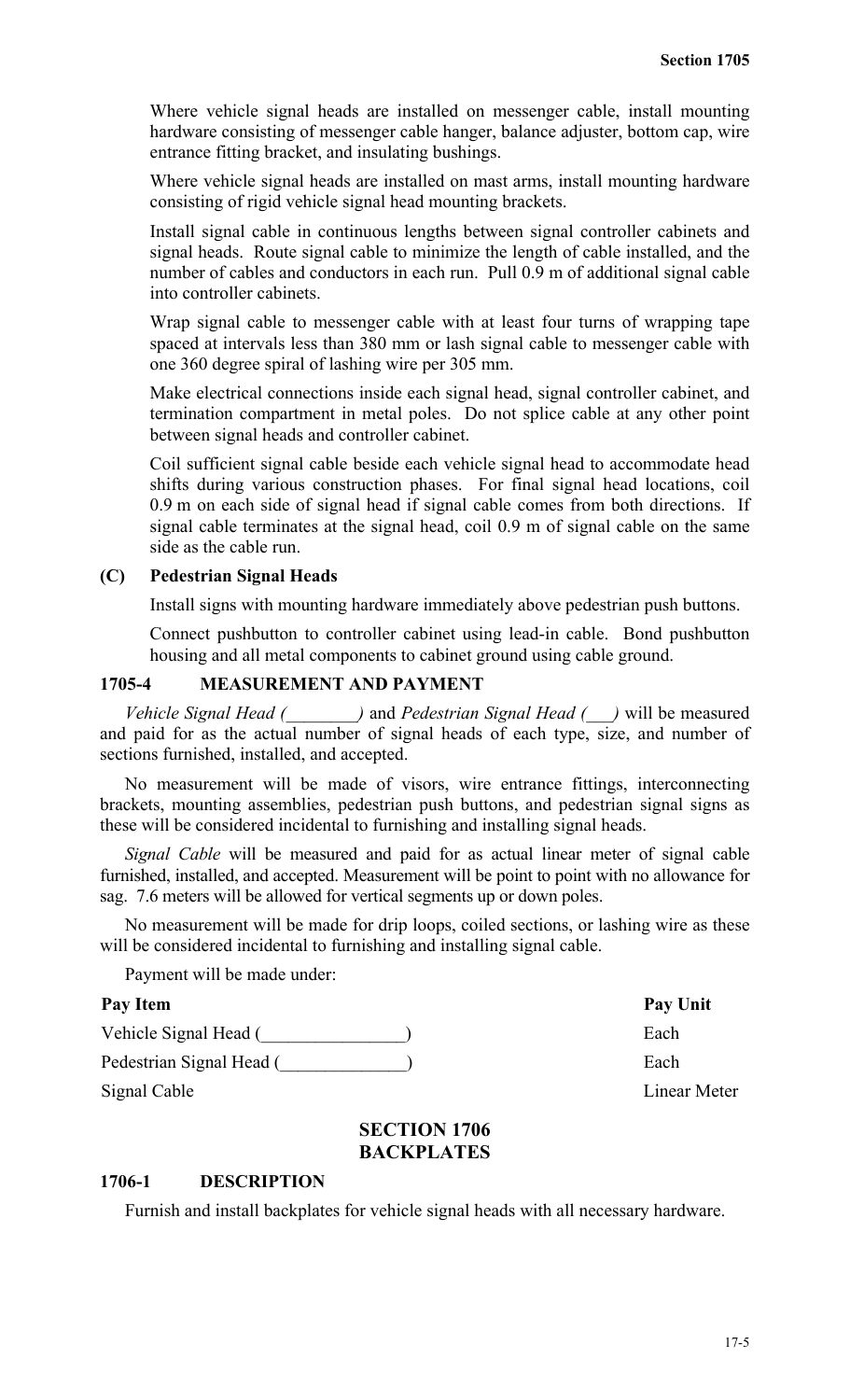# **1706-2 MATERIAL**

Material, equipment, and hardware furnished under this section shall be pre-approved on the Department's QPL.

Refer to Article 1098-2 Backplates.

# **1706-3 CONSTRUCTION METHODS**

Install backplates for vehicle signal heads so as not to interfere with the function of all door hinges, signal section latches, and mounting hardware. Do not bend or deform backplates during installation. Gooseneck fittings may be installed in reverse to accommodate backplates. Use stainless steel fasteners for attaching backplates to signal sections.

## **1706-4 MEASUREMENT AND PAYMENT**

*Backplates* will be measured and paid for in units of each, furnished, installed, and accepted. No measurement will be made for different sizes of backplates.

Payment will be made under:

## Pay Item Pay Unit

Backplate Each

# **SECTION 1710 MESSENGER CABLE**

## **1710-1 DESCRIPTION**

Furnish and install messenger cable (spanwire) with cable clamps, machine bolts, eyebolts, 3-bolt clamps, eye nuts, split-bolt connectors, and all necessary hardware.

## **1710-2 MATERIAL**

Material, equipment, and hardware furnished under this section shall be pre-approved on the Department's QPL.

Refer to Article 1098-3 Messenger Cable.

## **1710-3 CONSTRUCTION METHODS**

Install guy assemblies before installing messenger cable.

Use 10 mm messenger cable for spans supporting vehicle signal heads, and/or signs.

Use 6 mm messenger cable for spans supporting only cables unless otherwise specified.

For messenger cable crossing over railroad tracks, provide a minimum of 8.2 m of vertical clearance, unless otherwise specified.

For permanent installations, install messenger cable in continuous lengths with no splices except where an insulator is required. With prior approval, existing messenger for temporary installations may be extended instead of installing new messenger cable.

Tension messenger cable to eliminate appreciable sag and to match sag of surrounding utilities. Otherwise, allow 3 to 4 percent sag of the span length between poles.

Provide three-bolt clamp assemblies consisting of 16 mm diameter machine bolts, Jhooks, washers, and square nuts to attach messenger cable to wood poles. Provide machine bolts that are 75 mm longer than the pole diameter.

Attach messenger cable to poles using three bolt cable clamps with J-hooks in midruns and deadend strandvises at termination poles.

Maintain electrical continuity at all splices.

**Messenger Cable for Signal Heads or Loop Lead-In Cable:** For messenger cable attached to joint use poles, install a new grounding system that complies with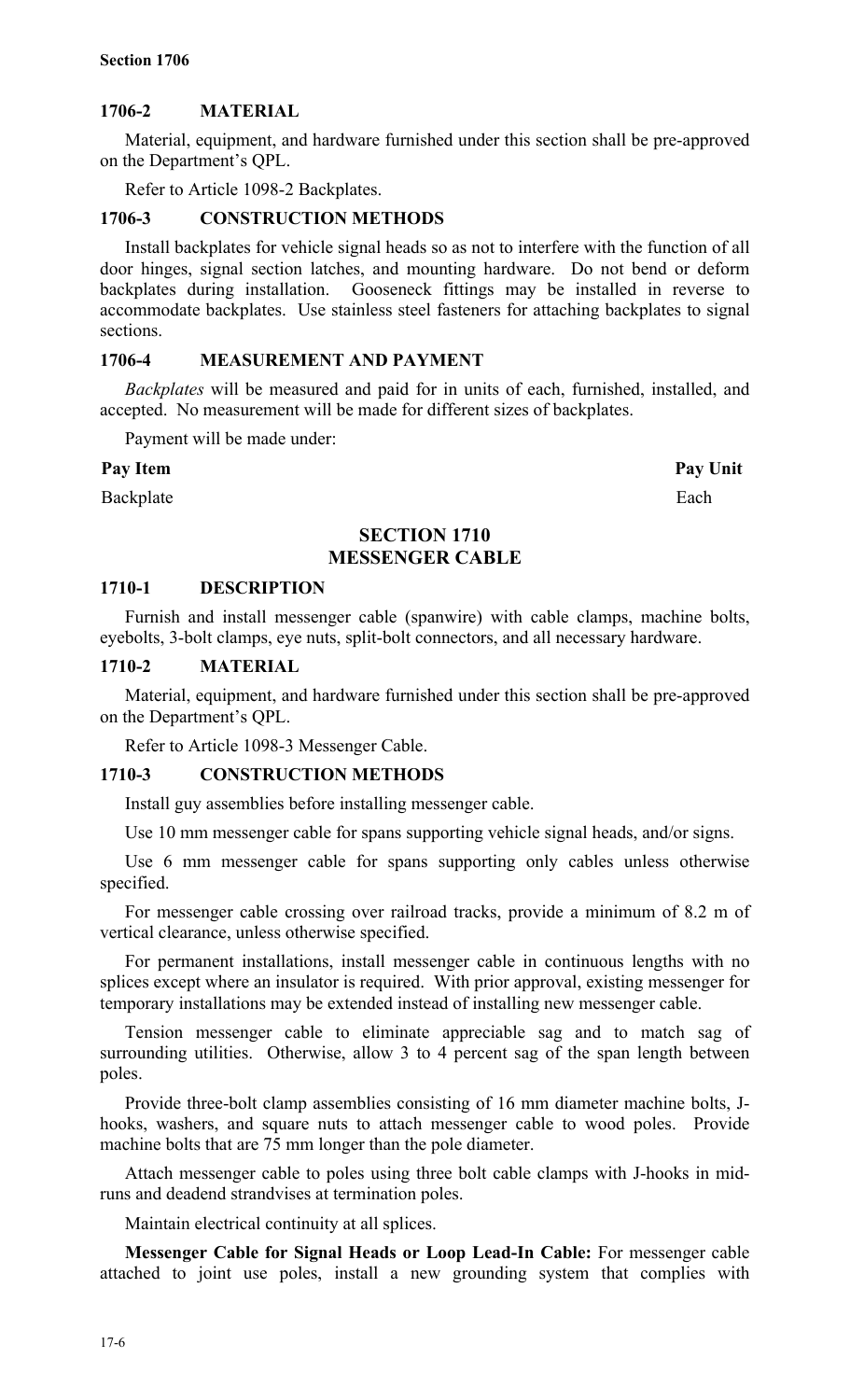Article 1720-3 for bonding messenger cable. If a pole ground exists on the joint use pole, bond new pole grounding system to existing pole ground using number 6 AWG minimum solid bare copper grounding wire terminated with split bolt connectors or Burndy clamps (UCG25RS) at each end.

**Messenger Cable for Communications Cable:** For messenger cable attached to joint use poles, bond messenger cable to existing pole ground using Burndy clamps (UCG25RS) at ends and at 396 m intervals. If existing poles do not have a grounding system, install new grounding system that complies with Article 1720-3 for bonding messenger cable.

On multiple messenger cable arrangements, connect all messenger cable ends with number 6 AWG minimum solid bare copper wire and bond with split bolt connectors or Burndy clamps (UCG25RS) or equivalent and terminate to pole ground.

# **1710-4 MEASUREMENT AND PAYMENT**

*Messenger Cable (*  $\rightarrow$  *)* will be measured and paid for as actual horizontal linear meter of messenger cable furnished, installed, and accepted. Measurement will be point to point with no allowance for sag.

No measurement will be made of cable clamps, machine bolts, eyebolts, three-bolt assemblies, eye nuts, split bolt connectors, and pole grounding systems as these will be considered incidental to furnishing and installing messenger cable.

Payment will be made under:

## Pay Item Pay Unit

Messenger Cable (\_\_\_\_\_\_\_\_) Linear Meter

# **SECTION 1715 UNDERGROUND CONDUIT**

## **1715-1 DESCRIPTION**

Furnish and install conduit for underground installation with tracer wire, miscellaneous fittings, all necessary hardware, marker tape, backfill, graded stone, paving materials, and seeding and mulching.

## **1715-2 MATERIAL**

Material, equipment, and hardware furnished under this section shall be pre-approved on the Department's QPL.

Refer to the following articles:

| <b>Item</b>         | <b>Section</b>  |
|---------------------|-----------------|
| Conduit             | 1098-4          |
| Backfill            | 1018-2          |
| <b>Graded Stone</b> | 545-2 and 545-3 |

## **1715-3 CONSTRUCTION METHODS**

## **(A) General**

Ensure conduit is free of moisture and debris before pulling cables.

Following installation of conduit where cable is not immediately installed, or conduit is for future use (spare), seal the ends of the conduit with a duct plug. Secure a pull line to the duct plug in such a manner that it will not interfere with installation of the duct plug and provides a watertight seal.

Extend ends of conduit 50 to 100 mm above concrete surfaces and 100 mm above crushed stone bases. For metallic conduit, install metallic bushings and bond conduits.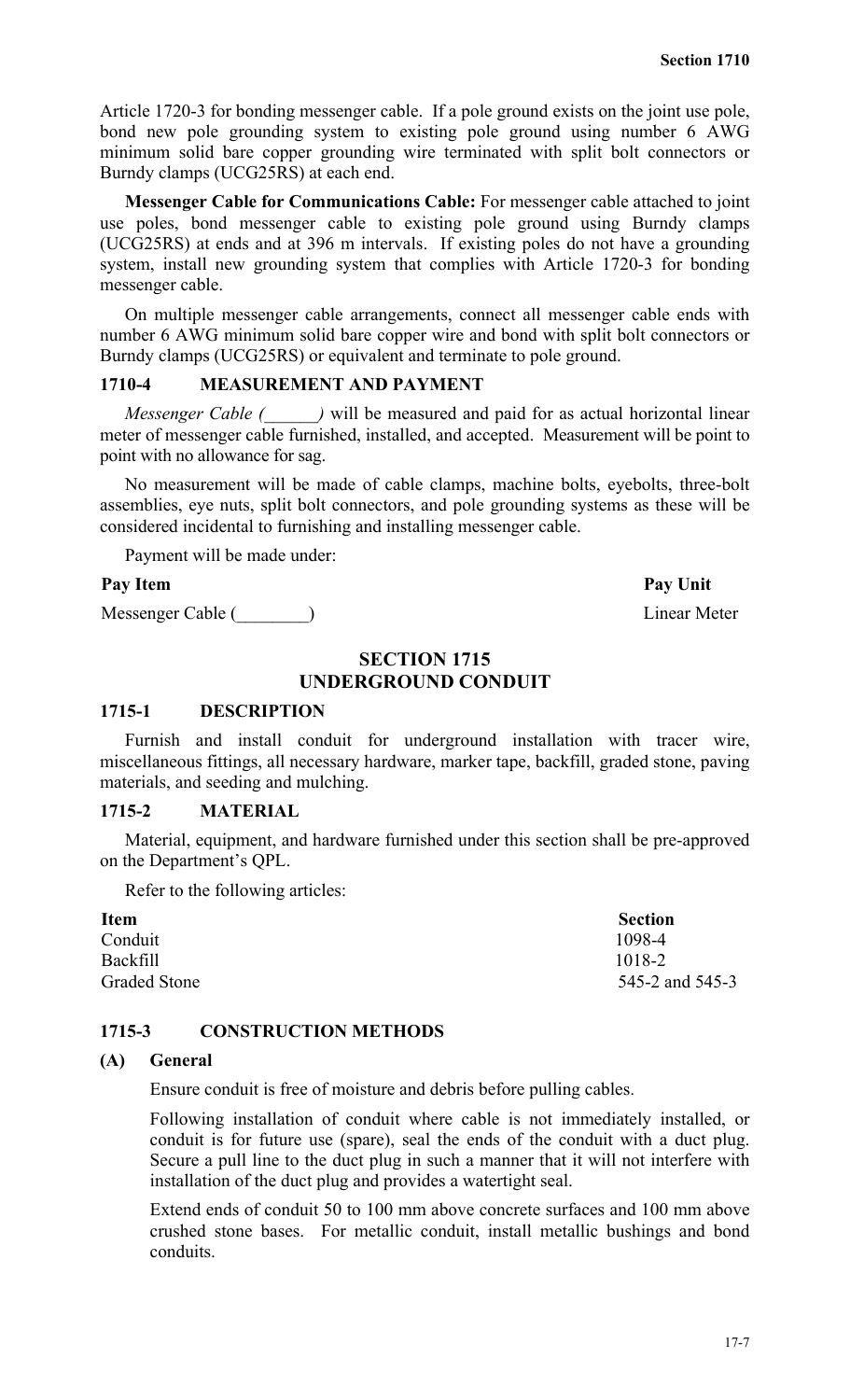(1) Conduit Entering Junction Boxes

Terminate conduits installed for communications cables in oversized junction boxes. Do not install other conduits in the oversized junction box unless otherwise specified.

Terminate conduits installed for signal wiring, including loop lead-in cable, in standard size junction boxes unless otherwise specified.

For all conduits entering junction boxes, seal spare conduits with approved duct plugs. Seal conduits containing fiber-optic communications cable with mechanical sealing devices. Seal conduits containing signal cable and loop lead-in wire with moldable duct seal.

(2) Tracer Wire

Install tracer wire in all conduits containing fiber-optic cable. Pull tracer wire simultaneously in a continuous length with the fiber-optic cable. Where multiple pulls of fiber-optic cable are required and conduit is placed in the same trench, only one tracer wire is required. Where multiple pulls of fiber-optic cable are required and conduits may separate into individual trenches, install a tracer wire in each conduit run. Provide waterproof butt splices where tracer wire is spliced. Splicing is allowed only in cabinets and junction boxes. Label all tracer wires entering the equipment cabinet.

(3) Plan of Record Drawings

Upon completion of the conduit system for communications, furnish the Engineer with a plan of record drawing detailing the locations of the conduit system.

# **(B) Trenching**

In certain cases the Contractor may use an alternate material and method of installation between trenching and plowing based on existing field conduits and preferences. Obtain approval before proceeding.

(1) General

Install PVC, HDPE, or rigid metallic conduit for all underground runs. Install metallic conduit at all locations where conduits cross beneath railroad tracks. Clean existing underground conduit to be incorporated into a new system. Bond all metallic conduit.

If more than one conduit is required between the same points, install conduit in one common trench. Install non-detectable marker tape.

Install longitudinal runs of conduit a minimum of 0.3 m from back of curb or 1.8 m from edge of pavement in the absence of curb.

Upon completion, restore surface to like-original condition within seven calendar days of occurrence of damage. Remove all rock and debris from backfill material. Remove excess material from site and compact area according to Article 300-7. Backfill with excavated material and compact to 95% of original density.

Backfill trench at locations along the trench path where non-movable objects, such as rocks and boulders, cannot be avoided. The purpose of the backfill is to provide a gradual change in elevation of the trench, so that excessive bending and stress will not be transferred to conduits once underground conduit system is installed.

After installation of conduits and upon completion of tamping and backfilling, perform a mandrel test on each conduit to ensure no conduit has been damaged. Furnish a non-metallic mandrel having a diameter of approximately 50% of the inside diameter of the conduit in which it is to be pulled through. If damage has occurred, replace the entire length of conduit. Ensure pull line is re-installed.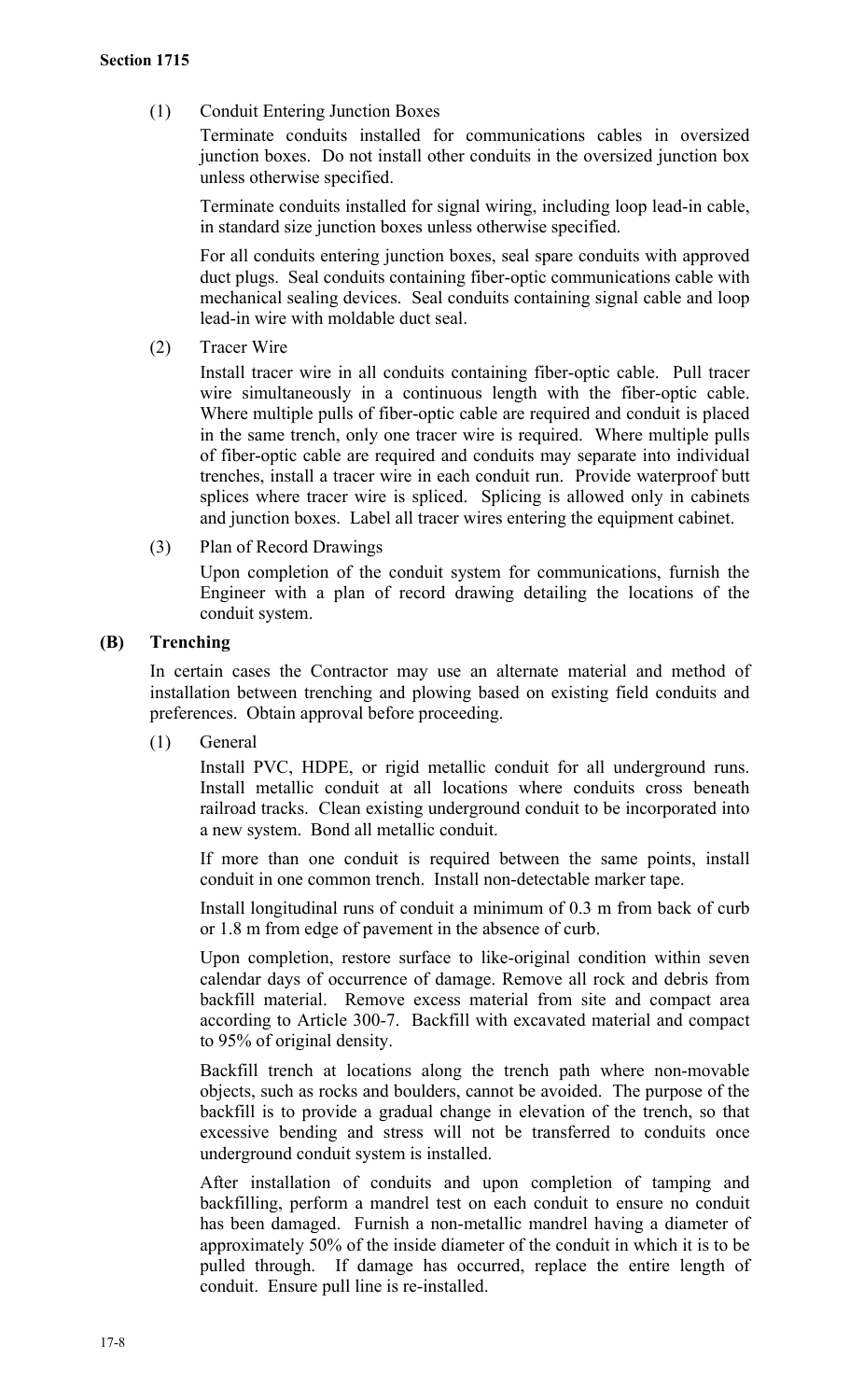(2) Unpaved Trenching

Install conduit in all unpaved areas. Rake smooth the top 40 mm seed with same type of grass as surrounding area. Finish unpaved areas flush with surrounding natural ground.

(3) Paved Trenching

On concrete surfaces, replace the entire joint of concrete unless otherwise specified. On all other surfaces, neatly cut and replace the width of trench with like material.

Finish paved areas with materials matching damaged areas. For conduit installed under roadways, cut neatly and replace the width of paved area damaged by trenching. For conduit installed under sidewalks and walkways, remove entire section of slab from joint to joint and replace. Place graded stone material to temporarily maintain traffic where repairs cannot be performed immediately. Comply with Article 545-4.

# **(C) Plowing (HDPE Conduit Only)**

Direct plow HDPE ducts simultaneously using chute plow method. Direct plow ducts at a minimum depth so the top of the highest duct is 760 mm deep unless otherwise approved.

Provide sufficient personnel to feed chute, operate prime mover and equipment carrying reels (if separate equipment is used), observe chute feeding, observe plowing, and observe reel payout. Use chute with adequate dimensions to allow for passage of duct without damage. During plow operation, continuously check chute opening and path to be sure there are no obstructions and monitor payout reels to be sure reels are turning at a steady rate.

With prior approval, install a junction box at locations where splicing or coupling of the underground polyethylene conduits is necessary. Otherwise, splicing or joining of underground polyethylene conduit is prohibited.

## **(D) Directional Drilling**

(1) Pre-Approvals and Minimum Depth Requirements

Obtain approval before beginning drilling operations.

At all points where HDPE conduit will traverse under roadways, driveways, sidewalks, or Controlled Access Areas including entrance/exit ramps, maintain a minimum depth of 1.2 m or 8 times the back reamer's diameter, whichever is deeper. For an installation that runs parallel to a controlled access area or entrance/exit ramps maintain a minimum depth of 760 mm below finished grade. Maintain a minimum clearance of 760 mm below finished grade when crossing ditch lines. For the following structures, the minimum clearance requirements are:

| <b>Man-made Structure</b>           | <b>Minimum Clearance Requirement</b>                     |
|-------------------------------------|----------------------------------------------------------|
| Bridge foundation                   | 1.5 m horizontal $\&$ 1.2 m vertical (clearances greater |
|                                     | than minimum horizontal should continue to use the       |
|                                     | 4V:5H ratio, i.e., 3.0 m horizontal should be no deeper  |
|                                     | than $2.4 \text{ m}$ )                                   |
| Drainage pipes less than 60"        | 0.3 m above or below [while maintaining a minimum        |
|                                     | depth of 760 mm below grade]                             |
| Drainage pipes greater than 60"     | 0.3 m above or 1.2 m below [while maintaining a]         |
|                                     | minimum depth of 760 mm m below grade]                   |
| <b>Box Culverts</b>                 | $0.3$ m above or 1.2 m below [while maintaining a]       |
|                                     | minimum depth of 0.760 mm below grade]                   |
| Slope protection                    | $0.6$ m below                                            |
| Slope protection foundation footing | 1.5 m below                                              |

Guarantee the drill rig operator and digital walkover locating system operator are factory-trained to operate the make and model of equipment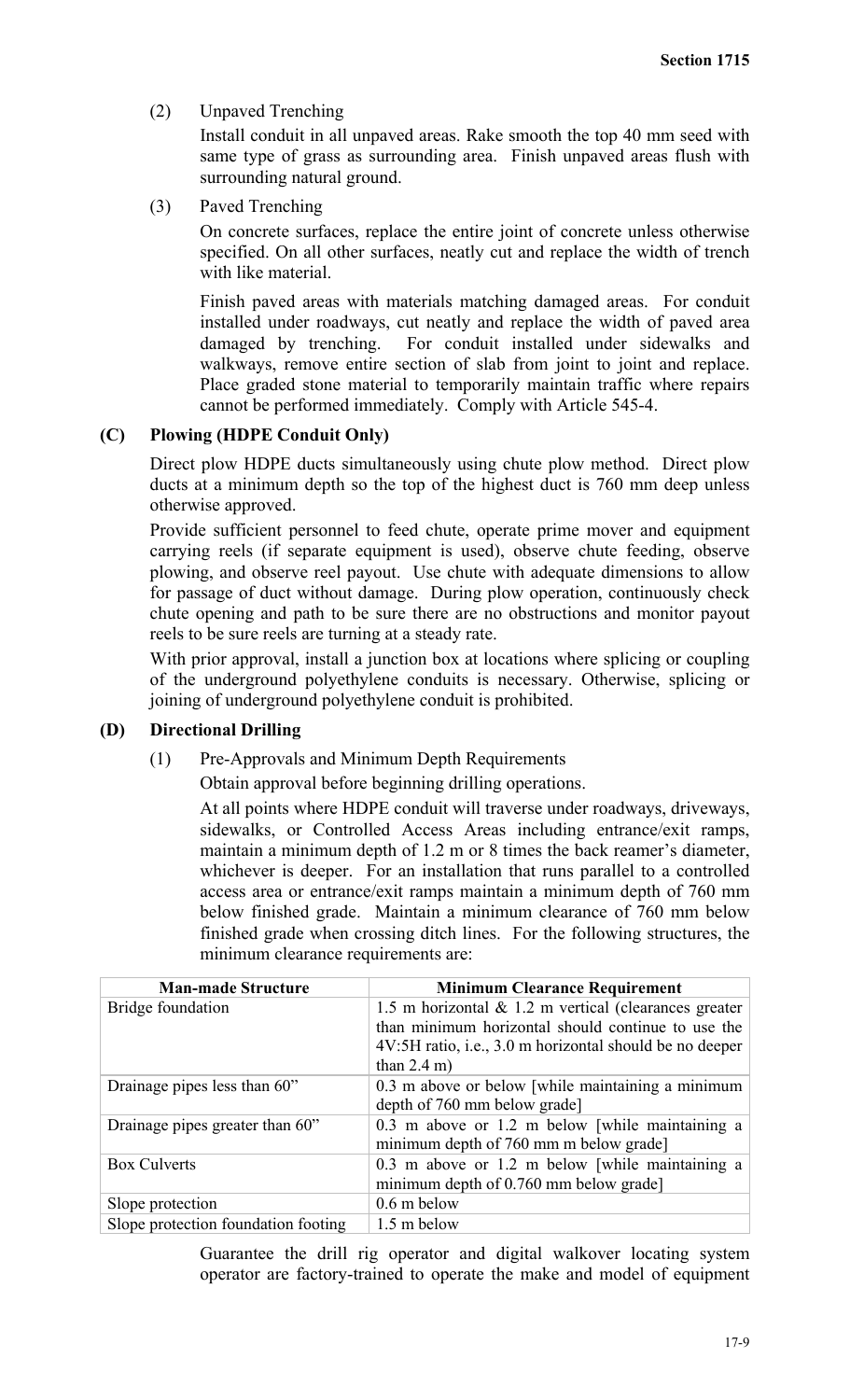provided and have a minimum of one year experience operating the make and model of drill rig. Submit documentation of the operators' training and experience for review at least two weeks before start of directional drilling operations.

Provide a means of collecting and containing drilling fluid/slurry that returns to the surface such as a slurry pit. Provide measures to prevent drilling fluids from entering drainage ditches and storm sewer systems. Prevent drilling fluid/slurry from accumulating on or flowing onto pedestrian walkways, driveways, and streets. Immediately remove all drilling fluids/slurry that are accidentally spilled.

(2) Directional Drill Operations

Provide grounding for the drill rig in accordance with the manufacturer's recommendations.

Place excavated material near the top of the working pit and dispose of properly. Backfill pits and trenches to facilitate drilling operations immediately after drilling is completed.

Use drill head suitable for type of material being drilled and sized no more than 50 mm larger than the outer diameter of the conduit. Direct drill to obtain proper depth and desired destination. Pressure grout with an approved bentonite/polymer slurry mixture to fill all voids. Do not jet alone or wet bore with water.

During drilling operation, locate drill head every 3 m along drill path and before traversing underground utilities or structures. Use digital walkover locating system to track drill head during directional drilling operation. Ensure locating system is capable of determining pitch, roll, heading, depth, and horizontal position of the drill head at any point.

Once drill head has reached final location, remove head, and install back reamer of appropriate size (no more than 50 mm larger than outer diameter of conduits) to simultaneously facilitate back reaming of drill hole and installation of conduit. Back reamer is sized larger than actual conduits to ensure conduits are not adversely subjected to deviations caused by the original drill operation and are as straight as practical in their final position.

The intent of these Specifications is to limit the diameter of the actual drill shaft/hole so that it is no more than 50 mm larger than the conduit outer diameter. The 50 mm larger diameter may be accomplished during the original bore or during the back reaming/conduit installation process.

Once installation of conduit has started, continue installation without interruption so as to prevent conduit from becoming firmly set. Apply bentonite/polymer slurry mixture during conduit installation.

Upon completion of conduit installation, perform a mandrel test on conduit system to ensure conduit has not been damaged. Furnish non-metallic mandrel with a diameter of approximately 50% of the inside diameter of the conduit in which it is to be pulled through. If damage has occurred, replace the entire length of conduit and ensure that pull line is re-installed.

(3) Drilling Fluids

Use lubrication for subsequent removal of material and immediate installation of the conduit. The use of water and other fluids in connection with directional drilling operations will be permitted only to the extent necessary to lubricate cuttings. Do not jet alone or wet bore with water. Use drilling fluid/slurry consisting of at least 10 percent high-grade bentonite/polymer slurry to consolidate excavated material and seal drill hole walls.

Transport waste drilling fluid/slurry from site and dispose of in a method that complies with local, state and federal laws and regulations.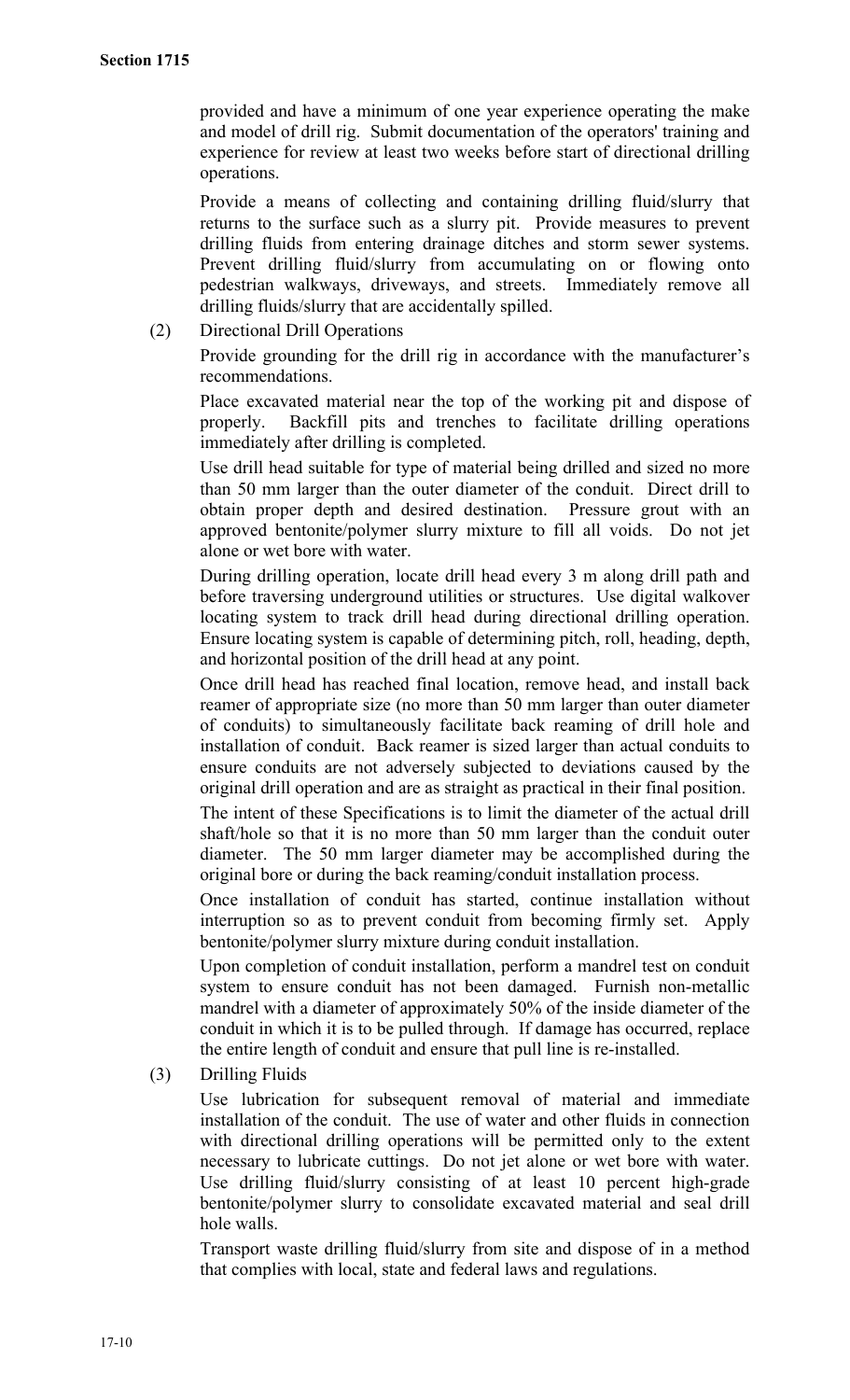(4) Conduit Splicing

With prior approval, install a junction box at locations where splicing or coupling of conduit is necessary. Otherwise, splicing or joining of HDPE conduit is prohibited.

## **(E) Bore and Jack**

For bore and jack areas, comply with Subarticles 1540-3 A & B except as follows:

For bore and jack areas, install metallic conduit at a minimum depth of 760 mm below finished grade or 150 mm below roadway sub-grade, whichever is greater. Provide 0.9 m clearance to conduit from back of curb or from edge of pavement. Terminate ends of conduit into junction boxes.

Comply with the *NCDOT Policies and Procedures for Accommodating Utilities on Highway Rights-of-Way* in effect on the date of advertisement*.*

## **1715-4 MEASUREMENT AND PAYMENT**

*Tracer Wire* will be measured along the horizontal linear meter of tracer wire furnished, installed, and accepted. Measurement will be along the approximate centerline of the conduit system. Payment will be made in linear meter. No payment will be made for excess tracer wire in junction boxes and/or cabinets.

*Unpaved Trenching (qty)(size) & (qty)(size)* will be measured horizontal linear meter of trenching for underground conduit installation of each type furnished, installed, and accepted. Measurement will be along the approximate centerline of the conduit system. Payment will be in linear meter.

*Paved Trenching (qty)(size) & (qty)(size)* will be measured horizontal linear meter of trenching for underground conduit installation of each type furnished, installed, and accepted. Measurement will be along the approximate centerline of the conduit system. Payment will be in linear meter.

*Plowing (qty)(size) & (qty)(size)* will be measured horizontal linear meter of plowing for underground conduit installation furnished, installed, and accepted. Measurement will be along the approximate centerline of the conduit system. Payment will be in linear meter.

*Directional Drill (qty)(size) & (qty)(size)* will be measured horizontal linear meter of directional drill for underground conduit installation furnished, installed, and accepted. Measurement will be along the approximate centerline of the conduit system. Payment will be in linear meter.

*Bore and Jack (qty)(size) & (qty)(size)* will be measured in horizontal linear meter of bore and jack for underground conduit installation furnished, installed, and accepted. Measurement will be along the approximate centerline of the bore from junction box to junction box. Payment will be in linear meter.

No measurement will be made of vertical segments, non-metallic conduit, metallic conduit, sealing devices, backfill, graded stone, paved materials, miscellaneous fittings, pull lines, and seeding and mulching as these will be considered incidental to conduit installation.

Conduit will be paid for per linear meter based on quantity and size of conduits. As examples, an installation of a single 30 mm HDPE conduit would be paid as:

Directional Drill (1)(30 mm) Linear Meter

An installation of two 30 mm and four 50 mm HDPE conduits would be paid as:

Directional Drill  $(2)(30 \text{ mm})\&(4)(50 \text{ mm})$  Linear Meter

Payment will be made under:

| Pay Item                                       | Pay Unit     |
|------------------------------------------------|--------------|
| Tracer Wire                                    | Linear Meter |
| Unpaved Trenching (qty)(size) $\&$ (qty)(size) | Linear Meter |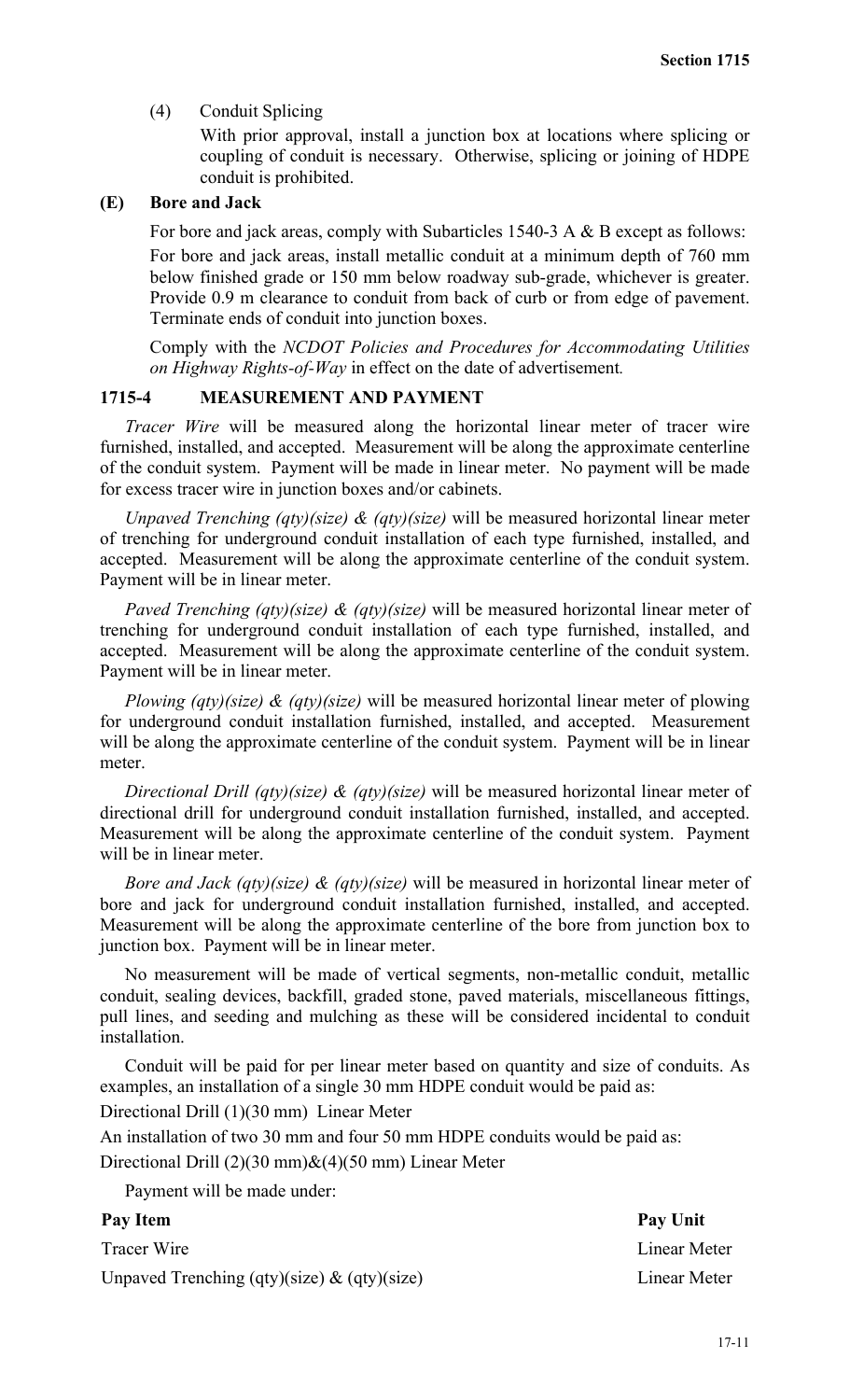Paved Trenching (qty)(size) & (qty)(size) Linear Meter Plowing (qty)(size) & (qty)(size) Linear Meter Directional Drill (qty)(size) Linear Meter Directional Drill (qty)(size) & (qty)(size) Linear Meter Bore and Jack (qty)(size) & (qty)(size) Linear Meter

# **SECTION 1716 JUNCTION BOXES**

# **1716-1 DESCRIPTION**

Furnish and install junction boxes (pull boxes) with covers, graded stone, grounding systems, and all necessary hardware.

# **1716-2 MATERIAL**

Material, equipment, and hardware furnished under this section shall be pre-approved on the Department's QPL.

Refer to Article 1098-5 Junction Boxes and Section 545 Graded Stone.

## **1716-3 CONSTRUCTION METHODS**

Comply with Article 1411-3 Electrical Junction Boxes, except as follows:

Install junction boxes flush with finished grade. Do not install sealant compound between junction boxes and covers.

Install junction boxes where underground splicing of cable is necessary and where transitioning from below ground to above ground installation or vice-versa.

# **1716-4 MEASUREMENT AND PAYMENT**

*Junction Box (\_\_\_\_\_\_\_\_\_)* will be measured and paid in actual number of junction boxes of each size and type furnished, installed, and accepted.

No measurement will be made of covers, graded stone, and grounding systems as these will be considered incidental to furnishing and installing junction boxes.

Payment will be made under:

# Pay Item Pay Unit

Junction Box (  $\qquad \qquad$  )

# **SECTION 1720 WOOD POLES**

# **1720-1 DESCRIPTION**

Furnish and install wood poles with grounding systems and all necessary hardware.

# **1720-2 MATERIAL**

Material, equipment, and hardware furnished under this section shall be pre-approved on the Department's QPL.

Refer to Subarticles 1082-3(F) Treated Timber and Lumber – Poles and 1082-4(G) Preservative Treatment – Poles.

# **1720-3 CONSTRUCTION METHODS**

Mark final pole locations and receive approval before installing poles. Unless otherwise specified, locate poles a minimum of 1.8 m behind face of curb or 3.0 m from edge of travelway.

Drill or auger a hole for placement of pole and to allow for compacting. Set pole at manufacturer's recommended depth, but at a minimum depth of 1.5 m. Ensure the pole is within two degrees of vertical when fully loaded.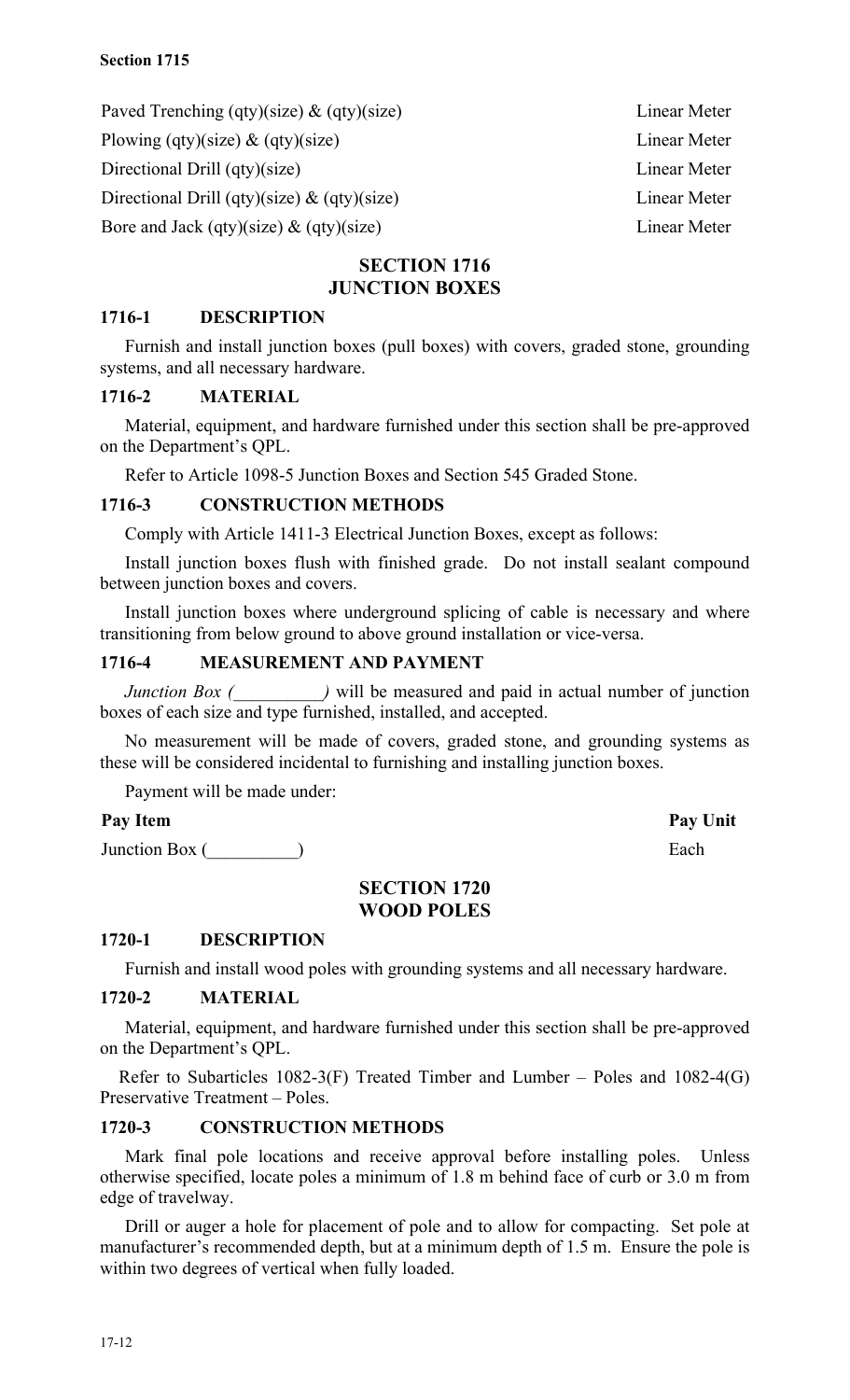Backfill hole with pole installed and tamp backfill in 150 mm lifts with a mechanical tamp until compacted density is at least 95% of original density.

On new Department owned poles, install a grounding system consisting of number 4 or 6 AWG solid bare copper wire that is exothermically welded to a ground rod. Install ground wire so as to minimize damage from vandalism and environmental exposures. Install ground wire up pole to a point adjacent to the uppermost span. Use hot-dipped galvanized wire staples to secure ground wire to pole. Install ground rod at base of pole.

## **1720-4 MEASUREMENT AND PAYMENT**

*Wood Pole* will be measured and paid as the actual number of wood poles furnished, installed, and accepted*.*

No measurement will be made for installing grounding systems as these will be considered incidental to furnishing and installing wood poles.

Payment will be made under:

#### Pay Item Pay Unit

Wood Pole Each

# **SECTION 1721 GUY ASSEMBLIES**

#### **1721-1 DESCRIPTION**

Furnish and install guy assemblies with all necessary hardware.

## **1721-2 MATERIAL**

Material, equipment, and hardware furnished under this section shall be pre-approved on the Department's QPL.

Refer to Article 1098-6 Guy Assemblies.

# **1721-3 CONSTRUCTION METHODS**

#### **(A) Guy Assemblies for Signal Heads or Loop Lead-in Cable**

Install guy assemblies with guy cable, guy guards, anchors, three-bolt clamps and associated fittings. Use two-bolt attachment method where there is adequate room on the pole to comply with the NESC. Attach guy assembly and guy cable to two separate bolts with one bolt for span and one bolt for guy cable.

Where adequate spacing is not available and a violation of the NESC would occur with the two-bolt attachment method, use approved one-bolt attachment method for attaching messenger cable and guy assembly.

Bond guy assembly to new pole grounding system as described in Section 1710-3.

Do not attach to existing guy assemblies unless specifically approved by owner.

#### **(B) Guy Assemblies for Communications Cable**

When installing messenger cable for supporting only communications cable, use approved one-bolt attachment method for attaching messenger cable and guy assembly.

Bond guy assembly to existing pole ground using Burndy Clamp (UCG25RS) or equivalent. If existing poles do not have a grounding system, install new grounding system for bonding guy assembly that complies with Article 1720-3.

Do not attach to existing guy assemblies unless specifically approved by owner.

# **1721-4 MEASUREMENT AND PAYMENT**

*Guy Assembly* will be measured and paid as the actual number of guy assemblies furnished, installed, and accepted.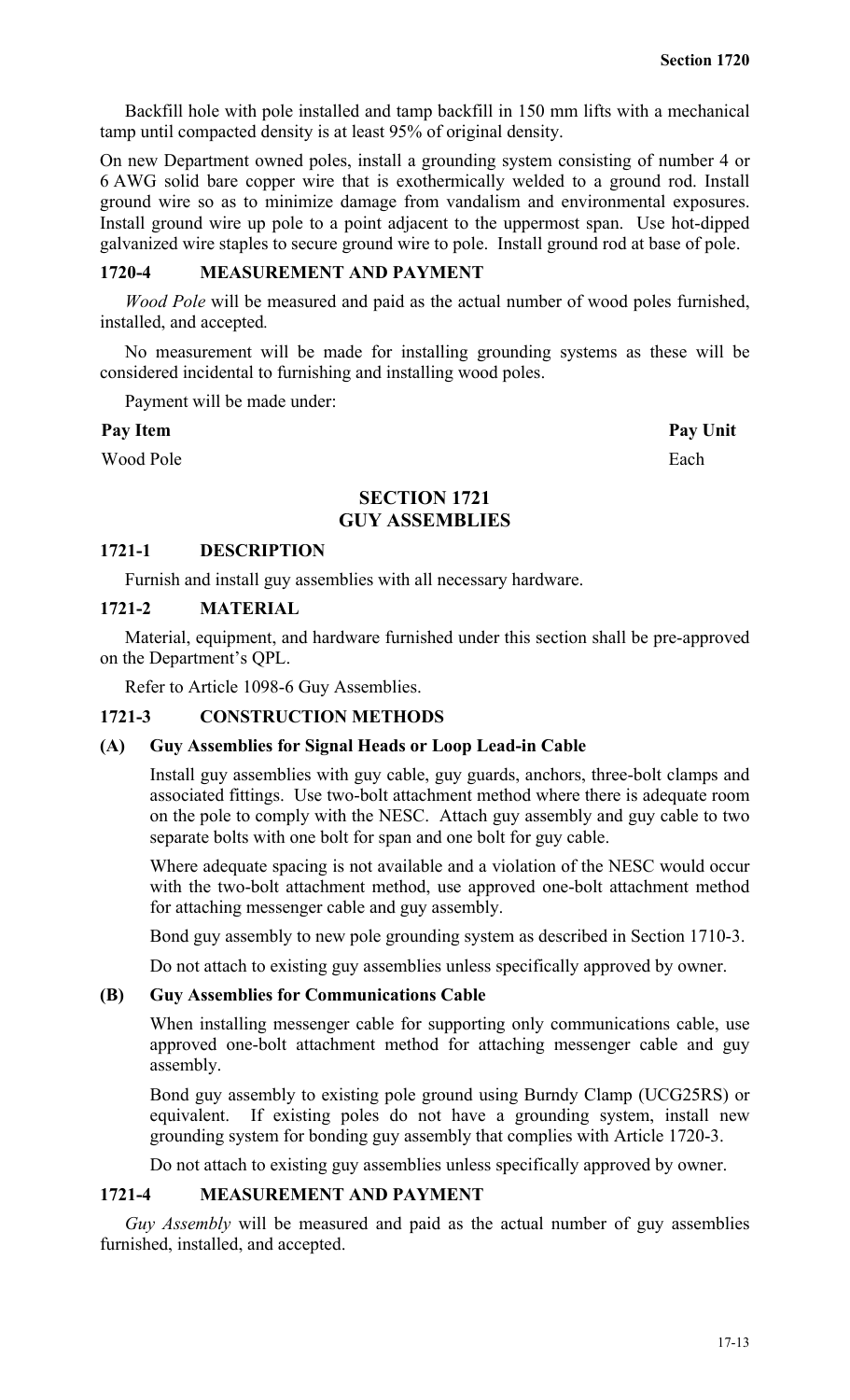No measurement will be made of guy cable, guy guards, anchors, clamps, or fittings as these will be considered incidental to furnishing and installing guy assemblies.

Payment will be made under:

## Pay Item Pay Unit

Guy Assembly Each

# **SECTION 1722 RISER ASSEMBLIES**

# **1722-1 DESCRIPTION**

Furnish and install riser assemblies with clamp-on, aluminum weatherheads or heat shrink tubing, galvanized pole attachment fittings, and all necessary hardware.

## **1722-2 MATERIAL**

Material, equipment, and hardware furnished under this section shall be pre-approved on the Department's QPL.

Provide rigid metallic conduit for risers. Refer to Subarticle 1098-4(B)(1) Rigid Metallic Conduit.

Provide Tyco<sup>TM</sup>(Raychem<sup>TM</sup>) part number 066193-000 or equivalent heat shrink tubing for the installation of fiber-optic or coaxial cable in new risers.

Provide Tyco™(Raychem™) part number FOSC-ACC-CABLE-SEAL-2-NW or equivalent heat shrink tubing retrofit kits for the installation of new fiber-optic or coaxial cable in existing riser with existing fiber-optic or coaxial cables.

## **1722-3 CONSTRUCTION METHODS**

Install risers with required weatherheads or heat shrink tubing on poles using pole attachment fittings.

Install heat shrink tubing retrofit kits in existing risers as specified.

Use separate 13 mm riser with weatherhead for pedestrian pushbutton.

Use separate 25 mm riser with weatherhead for electrical service.

Use separate 50 mm riser with weatherhead for signal cables (bundled). Use separate 50 mm riser with weatherhead for the combination of all lead-in and twisted-pair communications cable. Install condulet on all risers for lead-in cable.

Use separate 50 mm riser with heat shrink tubing for fiber-optic communications cables and coaxial cable. Install risers with heat shrink tubing so that cable can be installed without violating its minimum bending radius. Install cable so it does not share a riser with any other cable.

Install heat shrink tubing in accordance with manufacturer's recommendations. Provide tubing a minimum of 130 mm in length with a minimum of 60 mm extended over cables and 60 mm extended over risers after heat has been applied. Use nylon filler rods with UV protection or equivalent, and sealing spacer clips to separate cables where multiple cables enter a riser. Ensure sealing spacer clips have a heat activated sealing compound with the sealing compound fully encapsulating the space between cables. Ensure heat shrink tubing provides a watertight fit around individual cables and outer walls of risers. Do not use cut sections of cable or any other devices in lieu of filler rods. Use aluminum tape around cables to prevent damage from sealing chemicals. Use a heat source that will provide even heat distribution around tubing. Ensure no damage occurs to any cables.

# **1722-4 MEASUREMENT AND PAYMENT**

*mm Riser with* **will be measured and paid as the actual number of** risers of each type and size furnished, installed, and accepted. No measurement will be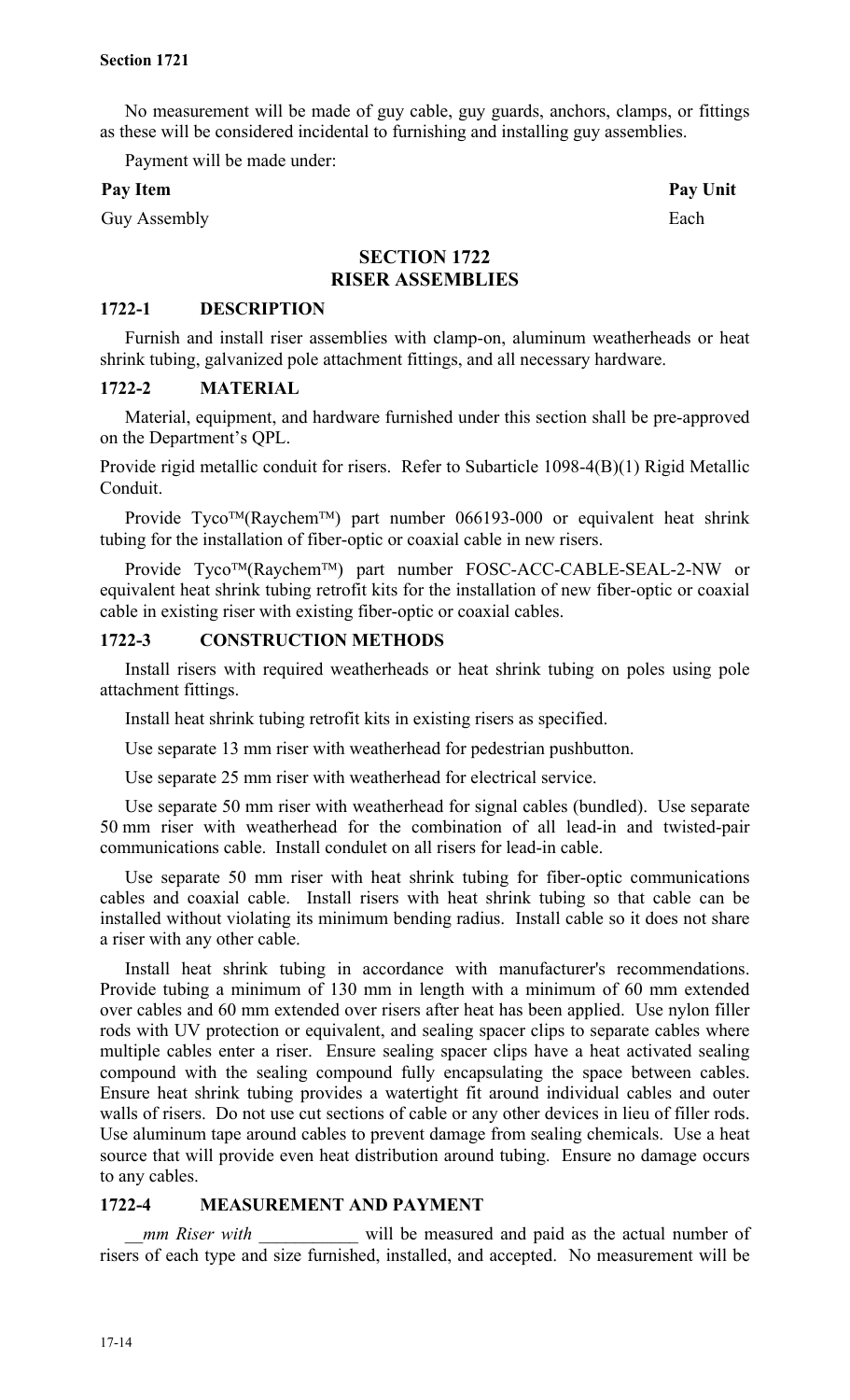made of weatherheads, heat shrink tubing, or pole attachment fittings as these will be considered incidental to furnishing and installing risers.

*Heat shrink tubing retrofit kit* will be measured and paid for as the actual number of heat shrink tubing retrofit kits furnished, installed, and accepted.

Payment will be made under:

## Pay Item Pay Unit

mm Riser with Each

Heat Shrink Tubing Retrofit Kit Each

# **SECTION 1725**

# **INDUCTIVE DETECTION LOOPS**

## **1725-1 DESCRIPTION**

Furnish and install inductive detection loops with loop slot sealant, loop wire, conduit with fittings, and all necessary hardware.

#### **1725-2 MATERIAL**

Material, equipment, and hardware furnished under this section shall be pre-approved on the Department's QPL.

Refer to Article 1098-8 Inductive Detection Loops.

## **1725-3 CONSTRUCTION METHODS**

All work performed in this section shall be done in the presence of the Engineer.

Notify Engineer one week before installing inductive detection loops.

Coordinate sawcutting and loop placement with pavement markings. For new construction or for resurfacing, install inductive detection loops before placing final layer of surface course. On unmarked pavement, pre-mark locations of stop lines and lane lines before locating inductive detection loops.

Before sawcutting, pre-mark inductive detection loop locations and receive approval. Sawcut pavement at approved pre-marked locations. Do not allow vehicles to travel over unsealed loop slots.

Install conduit with bushings from edge of pavement to junction box. Do not sawcut through curb.

Remove all loose material and wash saw slots with a high-pressure method using an air and water mixture. Dry saw slots with compressed air. Clear saw slots of jagged edges and protrusions. Seat loop conductor at bottom of saw slot without damaging loop wire.

Before sealing loop conductors, test that impedance from the loop wire to ground is at least 100 megohms. For each location with inductive loops, submit a completed Inductive Detection Loop & Grounding Test Results form and place copy in controller cabinet. Ensure all loops are included on form. The form is located on the Department's website.

Embed loop conductors in saw slot with loop sealant. Seal saw slot and dispose of excess sealant in an environmentally safe manner. Provide Engineer with Material Safety Data Sheet and manufacturer's test data.

Between corners of loops and junction boxes, twist loop conductor pairs a minimum of 16 turns per meter. Permanently label each twisted pair in the junction box with nylon cable tie using indelible ink. Indicate loop number and loop polarity on the tie.

# **1725-4 MEASUREMENT AND PAYMENT**

*Inductive Loop Sawcut* will be measured and paid as the actual linear meter of inductive loop sawcut furnished, installed, and accepted.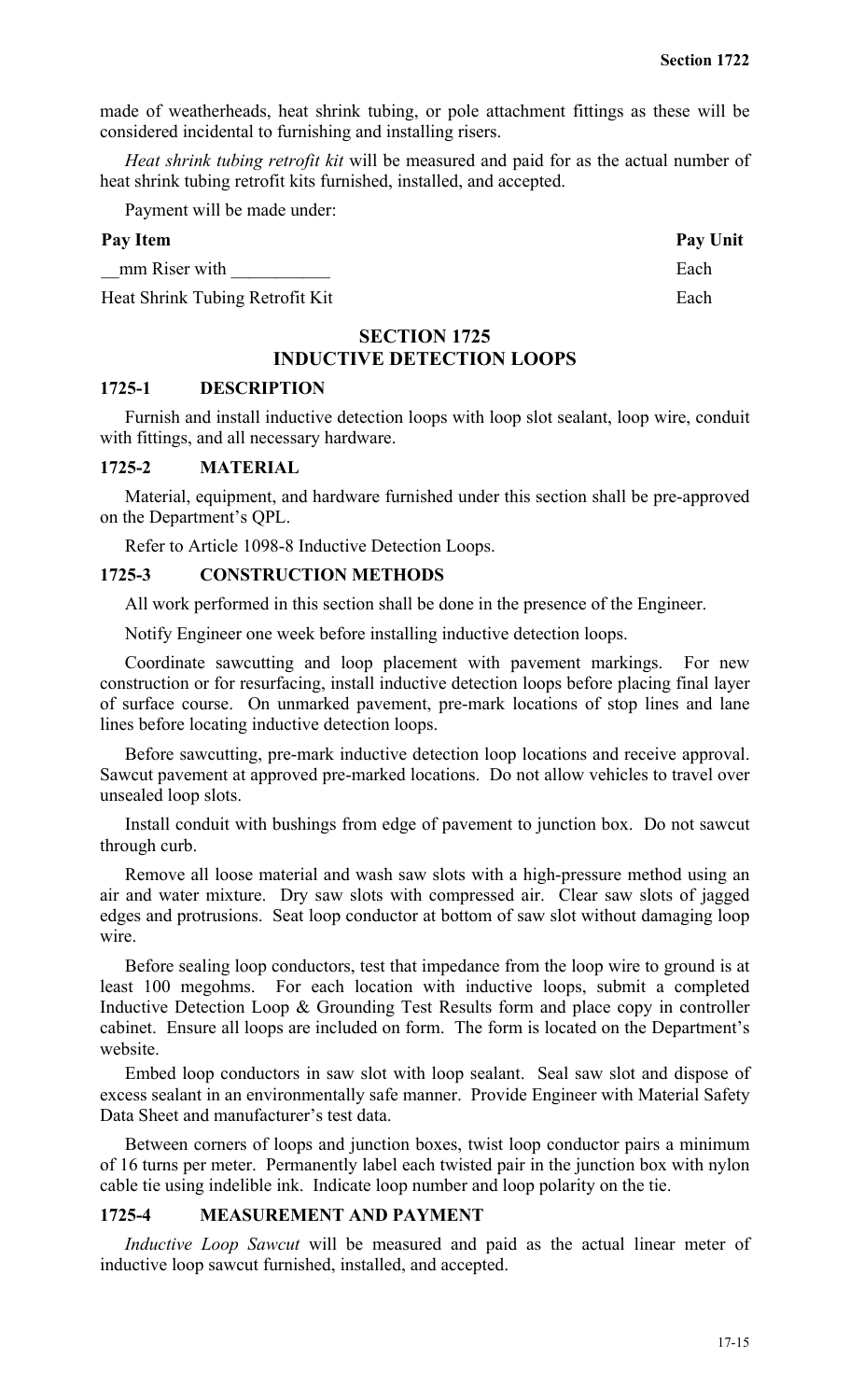No measurement will be made of loop slot sealant, loop wire, conduit, and conduit fittings as these will be considered incidental to furnishing and installing inductive detection loops.

Payment will be made under:

## Pay Item Pay Unit

Inductive Loop Sawcut Linear Meter

# **SECTION 1726 LOOP LEAD-IN CABLE**

## **1726-1 DESCRIPTION**

Furnish and install loop lead-in cable with all necessary hardware.

## **1726-2 MATERIAL**

Material, equipment, and hardware furnished under this section shall be pre-approved on the Department's QPL.

Refer to Article 1098-9 Loop Lead-In Cable.

## **1726-3 CONSTRUCTION METHODS**

For underground runs, install lead-in cable in 50 mm non-metallic conduit. For aerial installation, wrap lead-in cable to messenger cable with at least four turns of wrapping tape spaced at intervals less than 380 mm or lash lead-in cable to messenger cable with one 360 degree spiral of lashing wire per 300 mm.

Where railroad preemption is required, install lead-in cable from signal controller cabinet to railroad company furnished and installed lockable junction box.

Splicing of lead-in cable will be allowed only for runs in excess of 229 m. Splice lead-in cable in junction boxes or condulets on poles.

Test each complete loop system from the controller cabinet by using a megger to verify that impedance from the loop system to the ground is at least 50 megohms. After successful completion of megger test, test loop system resistance using an electronic ohmmeter to verify loop system resistance is less than 0.029 ohms per meter.

# **1726-4 MEASUREMENT AND PAYMENT**

*Lead-in Cable (*  $\blacksquare$ ) will be measured and paid as the actual linear meter of lead-in cable of either 18-2 pair or 18-4 pair furnished, installed, and accepted. Measurement will be made by calculating the difference in length markings located on outer jacket from start of run to end of run for each run. Terminate all cables before determining length of cable run. Measurement will be determined on 2-pair/4-pair combination resulting in the least number of linear meter.

If markings are not visible, measurement will be point to point with no allowance for sag. 7.6 m will be allowed for vertical segments up or down poles.

Payment will be made under:

## Pay Item Pay Unit

Lead-in Cable (  $\qquad$  )

# **SECTION 1730 FIBER-OPTIC CABLE**

# **1730-1 DESCRIPTION**

Furnish and install single mode fiber-optic (SMFO) communications cable and drop cable assemblies with grounding systems, fiber-optic cable storage racks (snow shoes), communications cable identification markers, lashing wire, and all necessary hardware.

17-16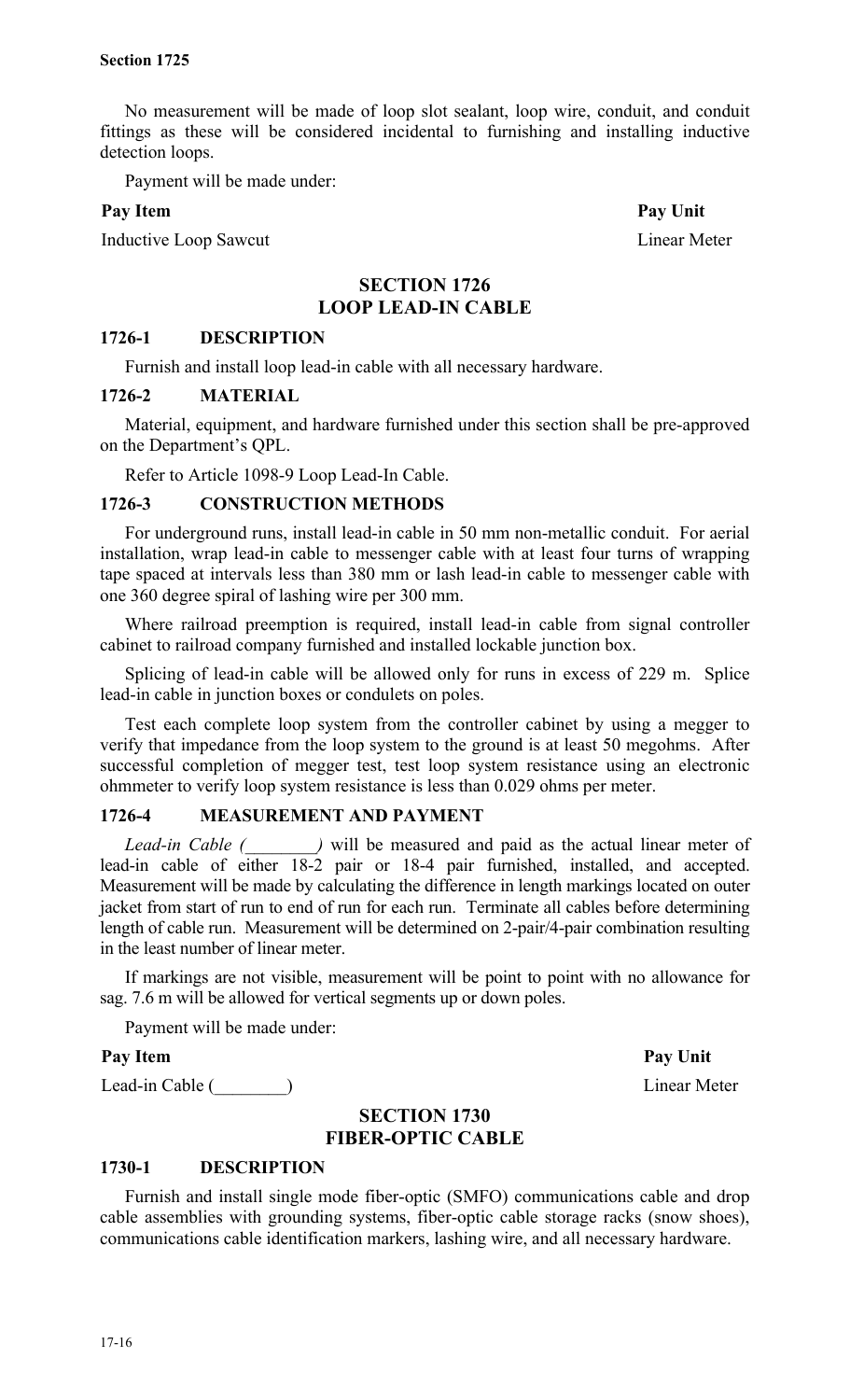# **1730-2 MATERIAL**

Refer to Article 1098-9 Fiber-Optic Cable.

# **1730-3 CONSTRUCTION METHODS**

# **(A) General**

Provide cable manufacturer's attenuation and Optical Time Domain Reflectometer (OTDR) testing data for each reel of cable upon request.

Install SMFO communications cable, snow shoes, communications cable identification markers, lashing wire, and all necessary hardware.

Comply with manufacturer's recommendations. Install communications cable on signal poles, utility poles, messenger cable, and in conduits as required to bring the fiber-optic cable into and, if necessary, out of each splice enclosure.

Take all precautions necessary to ensure cable is not damaged during storage, handling, and installation. Do not violate minimum bending radius of 20 times the radius of cable diameter or manufacturer's recommendation, whichever is greater. Do not step on cable nor run over cable with vehicles or equipment. Do not pull cable over or around obstructions, or along the ground.

Determine lengths of cable necessary to reach from termination-point to termination-point. Install cable in continuous lengths between approved splicing facilities. Additionally, provide a sufficient amount of slack cable to allow for an additional 6.1 m of cable to be present after removal of outer sheath for termination. Measure slack cable by extending cable straight out of cabinet door.

Keep cable ends sealed at all times during installation to effectively prevent the ingress of moisture. Use approved heat shrink cable end cap. Do not use tape to seal cable ends.

Before installing cable, provide three copies of cable manufacturer's recommended and maximum pulling tension. Do not exceed manufacturer's recommended pulling tension. Use pulling grips containing a rotating swivel. Coil cable in a figure-8 configuration whenever cable is unreeled for subsequent pulling.

Install fiber-optic cable in separate 50 mm risers with heat shrink tubing or conduits. Do not share risers or conduits containing fiber-optic cable with other type cable.

# **(B) Aerial Installation**

Double lash fiber-optic cable to messenger cable with one 360 degree spiral per meter.

Use pole attachment hardware and roller guides with safety clips to install aerial run cable.

Maintain tension during the pulling process for aerial run cable by using an approved mechanical clutch (dynamometer) device. Do not allow cable to contact the ground or other obstructions between poles during installation. Do not use a motorized vehicle to generate cable pulling forces.

Use a cable suspension clamp when attaching cable tangent to a pole. Select and place cable blocks and corner blocks so as not to exceed the cable's minimum bending radius. Do not pull cable across J-hooks.

Store 30 m of each fiber-optic cable on all cable runs that are continuous without splices where specified. Obtain approval for spare cable storage locations. Store spare fiber-optic cable on fiber-optic cable storage racks (snow shoes). Locate spare cable storage in the middle of spans between termination points. Do not store spare fiber-optic cable over the roadway or driveways.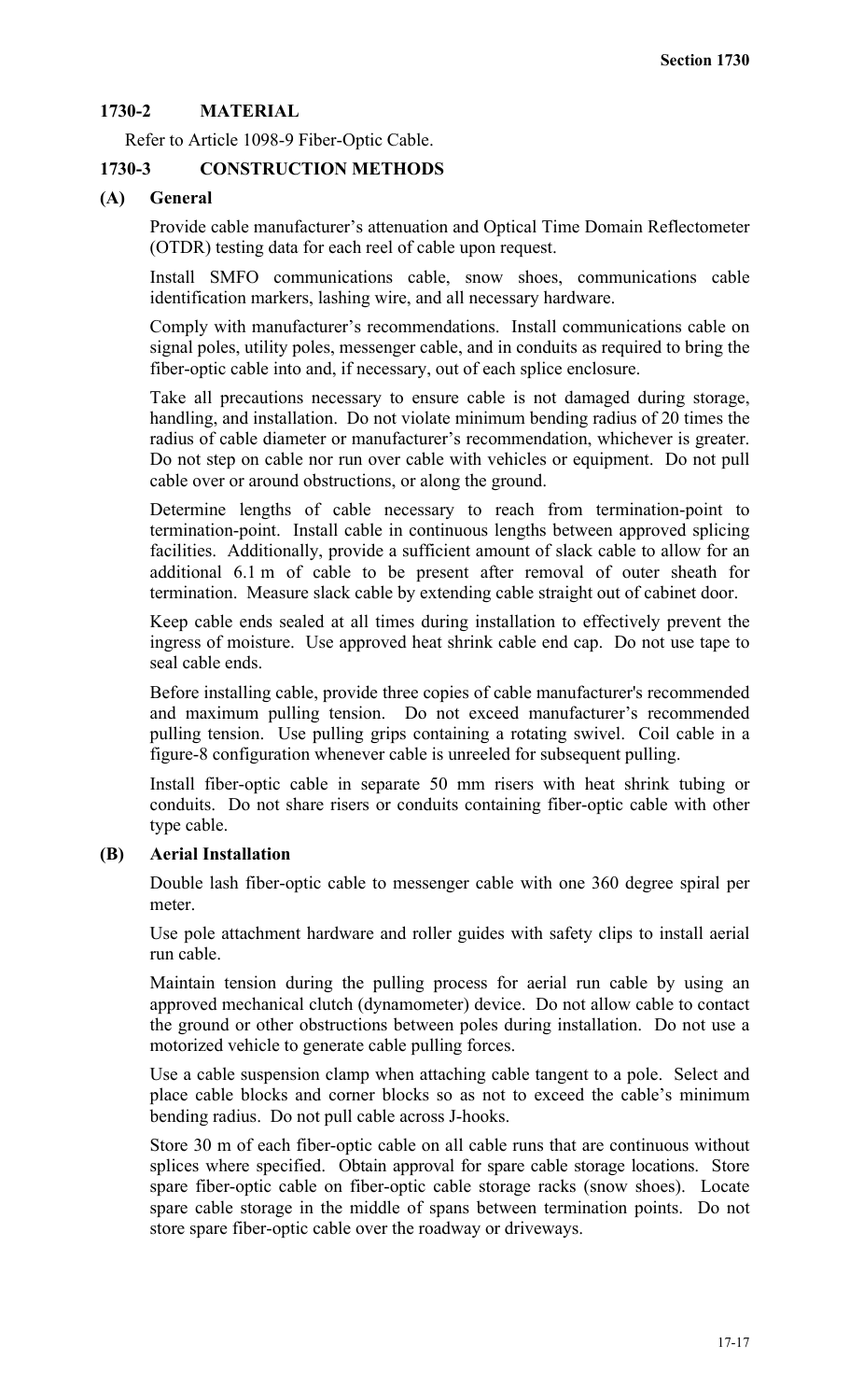Install one communications cable identification marker within 914 mm of pole attachment points and at locations where more than one cable originates or terminates.

# **(C) Underground Installation**

Install fiber-optic cable underground in conduit using cable pulling lubricants recommended by the fiber-optic cable manufacturer.

Obtain approval of cable pulling lubricant and method of pulling before installing underground fiber-optic cable.

Use a dynamometer (clutch device) so as not to exceed maximum allowable pulling tension if cable is pulled by mechanical means. Do not use a motorized vehicle to generate cable pulling forces.

Keep tension on cable reel and pulling line at start of each pull. Do not release tension if pulling operation is halted. Restart pulling operation by gradually increasing tension until cable is in motion.

For pulling cable through manholes, junction boxes, and vaults, feed cable by manually rotating the reel. Do not pull cable through intermediate junction boxes, handholds, or openings in conduit unless otherwise approved.

Install communications cable identification markers on each communications cable entering a junction box.

## **(D) Installation of Drop Cable Assembly**

Determine length of drop cable needed, including slack, to reach from termination point to termination point.

At aerial splice enclosures, store 30 m of slack cable on cable storage racks. At below ground splice enclosures, coil 30 m of slack cable in manhole or junction box where enclosure is located.

At equipment cabinet end of drop cable assembly, terminate all fibers with ST-PC connectors to the connector panel. Label all connectors, pigtails, and the connector panel. At the aerial splice enclosure location, cap off all unused fibers and label to correspond with the connector panel.

# **1730-4 MEASUREMENT AND PAYMENT**

*Communications Cable (\_\_\_\_-fiber)* will be measured and paid as the actual linear meter of fiber-optic cable of each fiber count furnished, installed, and accepted. Measurement will be made by calculating the difference in length markings located on outer jacket from start of run to end of run for each run. Terminate all fibers before determining length of cable run.

*Drop Cable* will be measured and paid as linear meter of fiber-optic drop cable assemblies furnished, installed, and accepted. Sag and vertical segments will not be paid for as these distances are considered incidental to the installation of drop cable assemblies.

No measurement will be made for terminating, splicing, and testing fiber-optic cable, communications cable identification markers, or fiber-optic cable storage racks, as these will be considered incidental to the installation of fiber-optic cable.

Payment will be made under:

Pay Item Pay Unit Communications Cable ( \_\_\_\_-Fiber) Linear Meter Drop Cable Linear Meter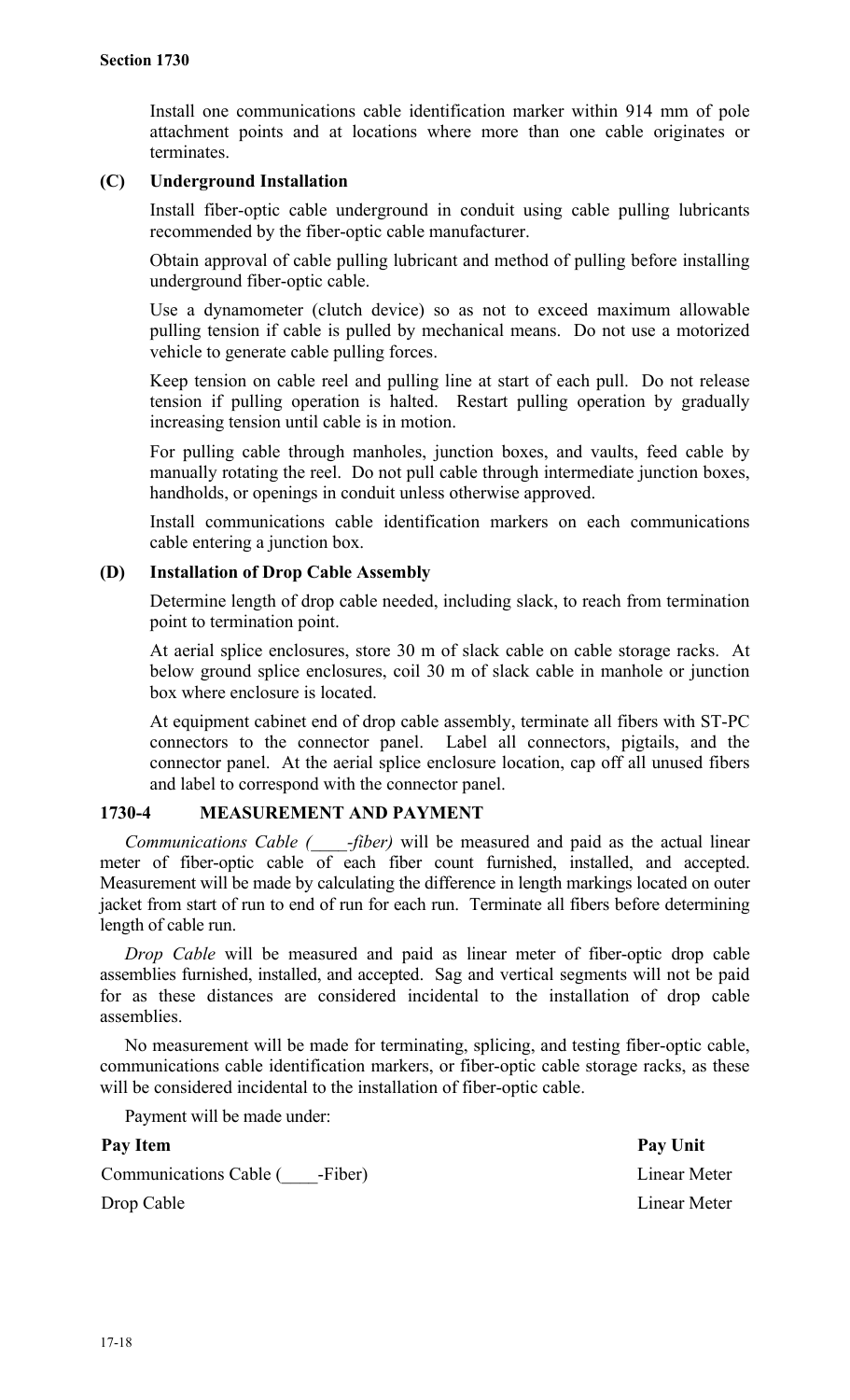# **SECTION 1731 FIBER-OPTIC SPLICE CENTERS**

## **1731-1 DESCRIPTION**

Furnish and install fiber-optic interconnect centers, fiber-optic splice enclosures, and all necessary hardware.

## **1731-2 MATERIALS**

Material, equipment, and hardware furnished under this section shall be pre-approved on the Department's QPL.

Refer to Article 1098-10 Fiber-Optic Splice Centers.

# **1731-3 CONSTRUCTION METHODS**

## **(A) General**

Install interconnect centers with connector panels, splice trays, storage for slack cable or fibers, mounting and strain relief hardware, and all necessary hardware.

Install splice enclosures with splice trays, basket containment assemblies, racking for slack cable or fibers, mounting and strain relief hardware, and all other necessary hardware.

Fusion splice and secure SMFO cable in splice trays inside the splice enclosure. Ensure all buffer tubes are contained within splice trays so no bare fibers are outside tray.

Do not exceed 0.05 dB of attenuation per splice.

Furnish strain relief so that no tensile force is on SMFO cable when it is held within the interconnect center or splice enclosure.

Do not damage fiber or violate the minimum bending radius of the fiber.

## **(B) Termination and Splicing within Interconnect Center**

Terminate and splice all fibers including unused fibers.

Label all fiber-optic connectors, whether on jumpers, connector panels, or other equipment, to prevent improper connection. Obtain approval of fiber-optic connector labeling method.

For all fibers designated for termination to connector panel within interconnect center, fusion splice fibers to pigtails.

For all cut fibers designated to pass through interconnect center, fusion splice fibers.

For all buffer tubes designated to pass through interconnect center, neatly coil excess tubing inside interconnect center.

## **(C) Termination and Splicing within Splice Enclosure**

Fusion splice all fibers including fibers designated to be coupled with fibers from a drop cable assembly and cut fibers designated to pass through splice enclosure.

For all buffer tubes designated to pass through splice enclosure, neatly coil excess tubing inside basket provided with enclosure.

Label all fiber-optic splices. Obtain approval of fiber-optic connector labeling method.

Install heat shrink cable shields using methods recommended by the manufacturer of the enclosure. Perform a pressurization flash test on enclosure in accordance with manufacturer's recommended procedures at the conclusion of splicing procedure and before final placement of enclosure.

For aerial installations, secure enclosures to messenger cable using manufacturer supplied hardware. Secure SMFO cable and drop cable assemblies to snowshoes.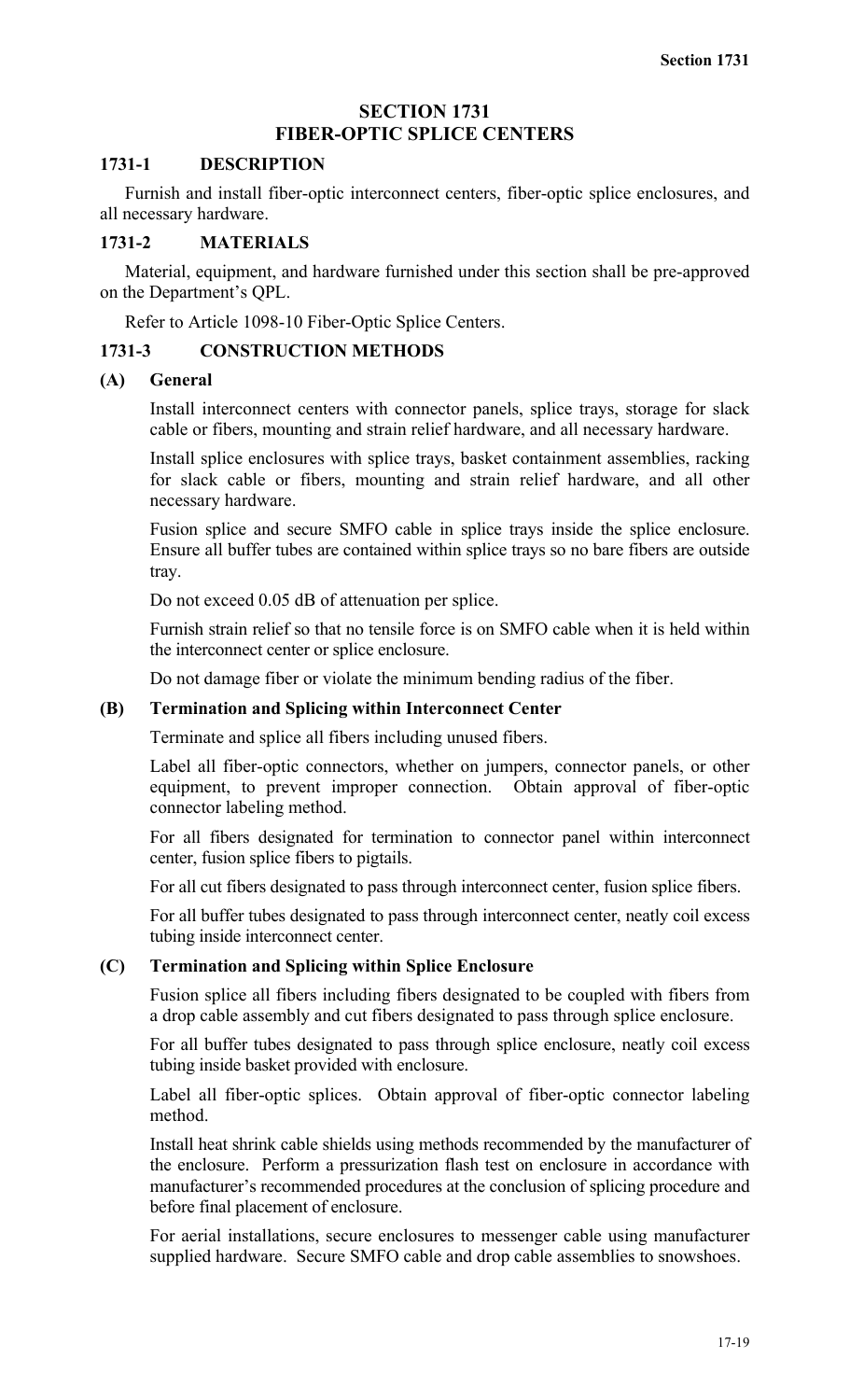Install enclosures with enough slack cable to allow enclosure to be lowered to ground level and extended into a splicing vehicle.

For underground, manhole, and junction box facility installations, place the enclosure along with required spare cables in the facility in a neat and workmanship like manner.

## **(D) Testing**

Provide written notification a minimum of ten days before beginning OTDR tests.

After splicing is completed, perform bi-directional OTDR tests on each fiber, including unused fibers. Install a 305 m pre-tested launch cable between the OTDR and fiber optic cable to be tested.

Ensure fusion splice losses do not exceed 0.05 dB and connectors have a loss of 0.5 dB or less. If any fiber exceeds maximum allowable attenuation or if fiber properties of the cable have been impaired, take appropriate actions up to and including replacement of the fiber cable. Corrective action will be at no additional cost to the Department

Clearly label each OTDR trace identifying a starting and ending point for all fibers being tested. Record the attenuation level of each fiber and clearly indicate OTDR trace results in report format. Furnish one hard copy of each of the OTDR trace results and electronic copies of all trace results on a compact disk. Furnish the manufacturer's make, model number, and software version of the OTDR used for testing.

# **1731-4 MEASUREMENT AND PAYMENT**

*Interconnect Center* will be measured and paid as the actual number of fiber-optic interconnect centers furnished, installed, and accepted.

*Splice Enclosure* Actual number of fiber-optic splice enclosures furnished, installed, and accepted. No measurement will be made between aerial, underground, manhole, or junction box installation of the fiber-optic splice enclosure.

No measurement will be made of splice trays, pigtails, jumpers, connector panels, and testing, as these will be considered incidental to furnishing and installing fiber-optic interconnect centers and splice enclosures.

Payment will be made under:

| <b>Pay Item</b> | <b>Pay Unit</b> |
|-----------------|-----------------|
|-----------------|-----------------|

Interconnect Center **Each** Splice Enclosure Each

# **SECTION 1732**

# **FIBER-OPTIC TRANSCEIVERS**

# **1732-1 DESCRIPTION**

Furnish and install fiber-optic transceivers with all necessary hardware.

## **1732-2 MATERIALS**

Material, equipment, and hardware furnished under this section shall be pre-approved on the Department's QPL.

Refer to Article 1098-11 Fiber-Optic Transceivers.

# **1732-3 CONSTRUCTION METHODS**

Install fiber-optic transceivers in each equipment cabinet and comply with manufacturer's installation instructions.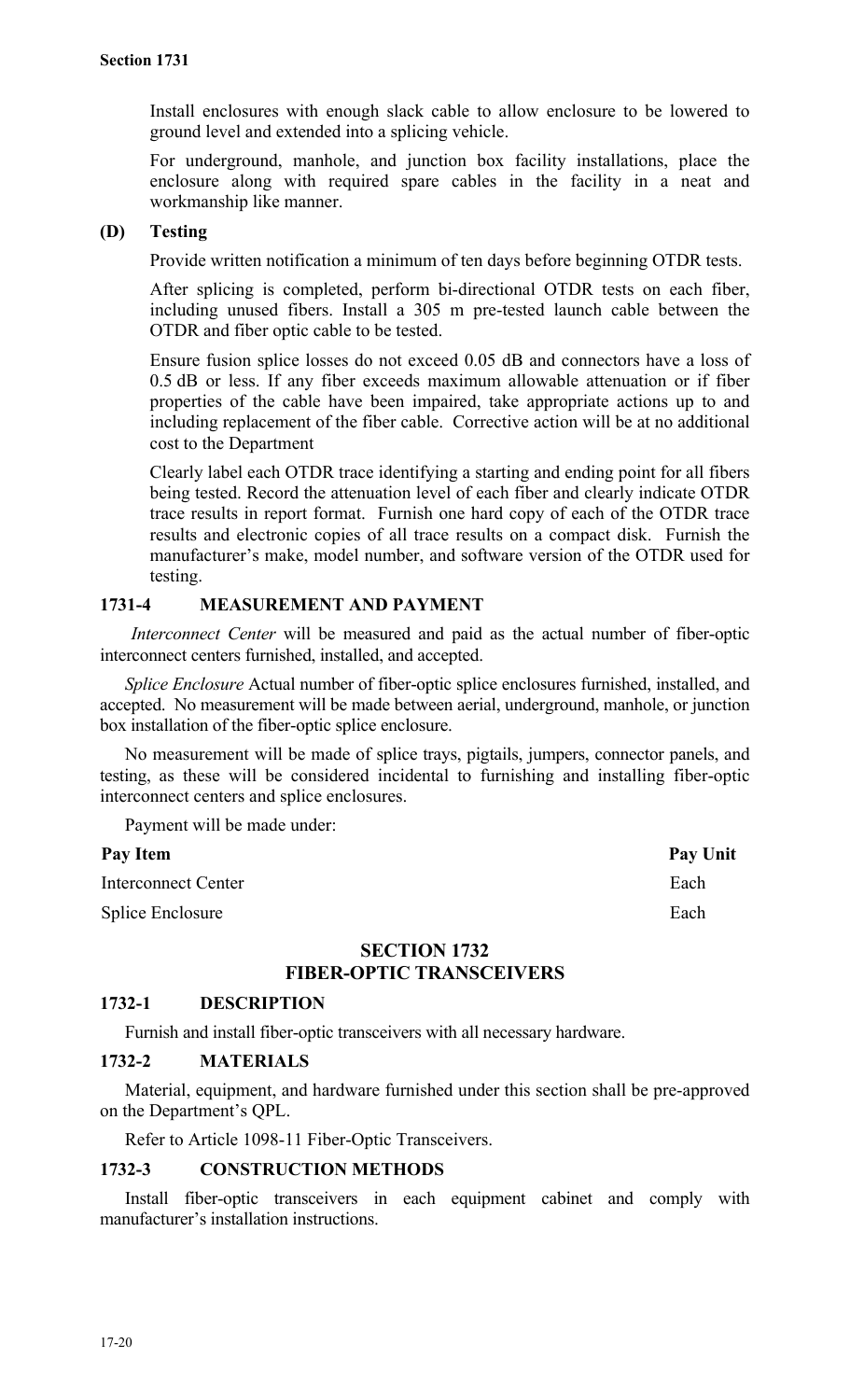# **1732-4 MEASUREMENT AND PAYMENT**

Actual number of fiber-optic drop and repeat transceivers furnished, installed, and accepted.

Actual number of fiber-optic self-healing ring transceivers furnished, installed, and accepted.

Payment will be made under:

Pay Item Pay Unit Fiber-Optic Transceiver – Drop and Repeat Each Fiber-Optic Transceiver – Self-Healing Ring Each

# **SECTION 1733 DELINEATOR MARKERS**

## **1733-1 DESCRIPTION**

Furnish and install delineator markers with all necessary hardware.

## **1733-2 MATERIAL**

Material, equipment, and hardware furnished under this section shall be pre-approved on the Department's QPL.

Refer to Article 1098-12 Delineator Markers.

## **1733-3 CONSTRUCTION METHODS**

Submit sample of proposed delineator markers for approval before installation.

Install delineator markers using a method that firmly and securely anchors delineator marker in the ground to prohibit twisting and easy removal.

# **1733-4 MEASUREMENT AND PAYMENT**

Actual number of *Delineator Markers* furnished, installed, and accepted.

Payment will be made under:

# Pay Item **Pay Unit**

Delineator Marker Each

# **SECTION 1734**

# **REMOVE EXISTING COMMUNICATIONS CABLE**

# **1734-1 DESCRIPTION**

Remove existing communications cable.

## **1734-2 CONSTRUCTION METHODS**

Removal of existing aerial communications cable also includes proper disposal of communications cable, messenger cable and mounting hardware, including abandoned risers.

Removal of existing underground communications cable includes proper disposal of communications cable and junction boxes, if required. Where junction boxes have been removed, backfill hole to 95% of surrounding density.

Do not reuse any removed communications cable, messenger cable, junction boxes, pole attachment hardware or abandoned risers on the project, unless otherwise specified. In the event that any of the removed communications cable, junction boxes or pole attachment hardware is to be returned to the Engineer, it will be so noted on the plans.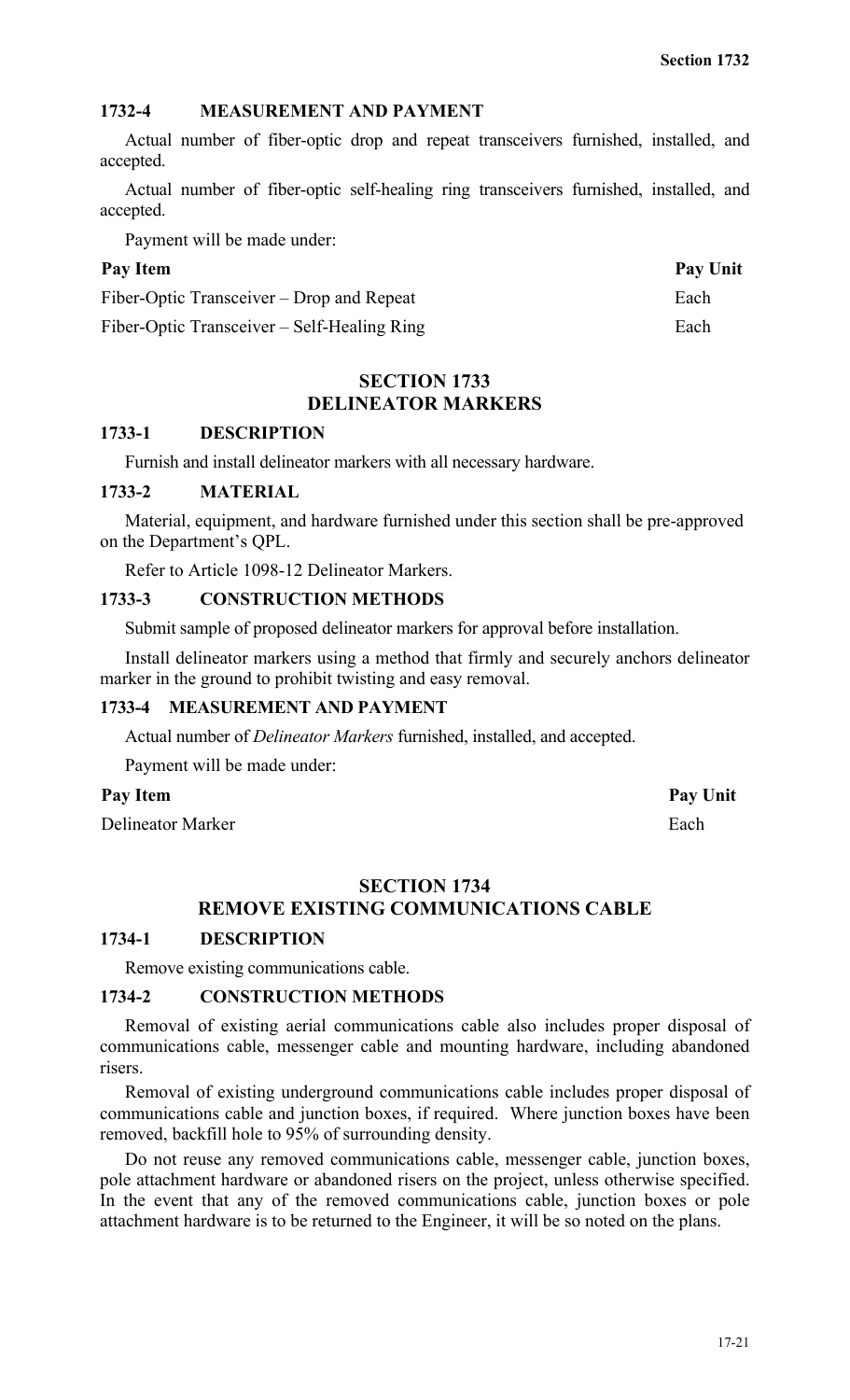# **1734-3 MEASUREMENT AND PAYMENT**

*Remove Existing Communications Cable* will be measured in horizontal linear meter of existing communications cable removed and accepted. Payment will be in linear meter. Sag, vertical segments, or spare segments of communications cable will not be paid for as these distances will be considered incidental to the removal of existing communications cable.

No additional measurement will be made for multiple cables being removed from the same conduit or same pole. Where multiple adjacent conduits exist (each containing multiple cables), each conduit will be considered separately for purposes of payment. No payment will be made for cable that cannot be removed and is abandoned in place.

No measurement will be made of the removal of messenger cable, pole attachment hardware, and junction boxes, as these will be considered incidental to removing existing communications hardware.

Payment will be made under:

Remove Existing Communications Cable Linear Meter

# **SECTION 1735 CABLE TRANSFERS**

## **1735-1 DESCRIPTION**

Remove and reinstall existing communications cable for pole relocations.

## **1735-2 CONSTRUCTION METHODS**

During project, transfers of existing communications cable to new poles may be required. Perform transfers as directed by the Engineer. Remove existing cables from pole to be removed and reinstall these cables and any existing attachment hardware on new pole. Remove all communications hardware from existing pole. Furnish and install any new attachment hardware as required.

# **1735-3 MEASUREMENT AND PAYMENT**

*Cable Transfer* will be measured and paid as the actual number of cable transfers with attachment hardware to new poles furnished, installed, and accepted.

Payment will be made under:

## Pay Item Pay Unit

Cable Transfer Each

# **SECTION 1743 SIGNAL PEDESTALS**

## **1743-1 DESCRIPTION**

Furnish and install signal pedestal assemblies with foundations, grounding systems, and all necessary hardware.

## **1743-2 MATERIAL**

Material, equipment, and hardware furnished under this section shall be pre-approved on the Department's QPL.

Refer to Article 1098-13 Pedestals.

# **1743-3 CONSTRUCTION METHODS**

Locate foundations, determine elevation, and submit findings. Obtain the Engineer's approval of foundation locations and elevations before constructing foundations.

**Pay Item Pay Unit**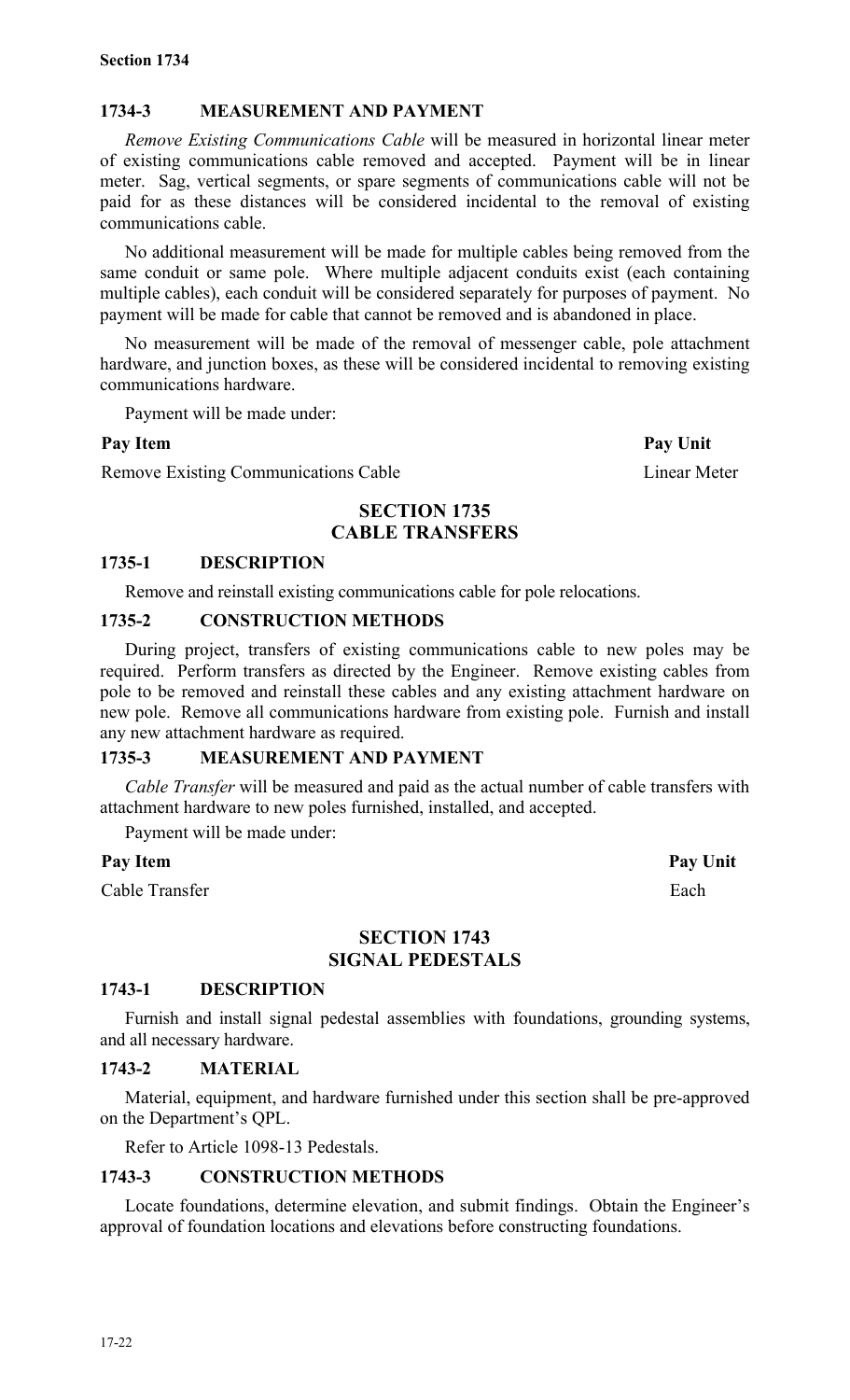Excavate in accordance with Section 410 Foundation Excavation. If encountered, remove rock or boulders to a depth sufficient to obtain stability necessary to support the structure for design loads. Ensure ground is level before installing foundations.

Construct foundations in accordance with Section 825 Incidental Concrete Construction. Cast concrete for pole foundations against undisturbed soil unless otherwise permitted. Provide forms with chamfer strips that measure 25 mm along diagonal face at all corners above ground level. Do not install foundations over uncompacted fill or muck. Install conduit in foundations.

Securely place, position, and align anchor bolts symmetrically about the center of foundation.

Give exposed vertical concrete surfaces an ordinary surface finish. Give exposed horizontal surfaces a float finish.

Level tops of concrete foundations. Do not allow tops to exceed 150 mm above adjacent ground surface. Pour and finish foundation to a level flush with surrounding sidewalk when possible.

Do not erect pedestals until concrete has attained a minimum compressive strength of 17.2 MPa as determined by cylinder breaks.

# **1743-4 MEASUREMENT AND PAYMENT**

*Signal Pedestal with Foundation* will be measured and paid as the actual number of signal pedestals with foundations furnished, installed, and accepted.

Payment will be made under:

## Pay Item **Pay Unit**

Signal Pedestal with Foundation Each

**SECTION 1745**

# **SIGNS INSTALLED FOR SIGNALS**

## **1745-1 DESCRIPTION**

Furnish and install signs for signals with cable hangers, rigid sign mounting brackets, U-channel posts, and all necessary hardware.

## **1745-2 MATERIAL**

Comply with Article 901-2 Sign Fabrication.

Use Type III retroreflective sheeting, except for black sheeting. Use non-reflective for black sheeting.

Conform to the message layout, size, and color as required in the *MUTCD*.

For messenger cable mounting, furnish either messenger cable hangers with freeswinging, 360 degree adjustable sign brackets or three bolt clamps as directed. Furnish aluminum, galvanized steel, or stainless steel sign supporting hardware.

For ground mounting, furnish steel, 1.4 kg, U-channel posts with hardware for ground mounting. Comply with Article 903-2 Sign Supports.

For mast-arm mounting, furnish rigid aluminum, galvanized steel or stainless steel sign mounting brackets.

## **1745-3 CONSTRUCTION METHODS**

Install signs with applicable mounting hardware. Comply with sign offsets and mounting heights as shown in the *MUTCD* and Standard Drawing numbered 904.50.

For messenger cable mounting, install signs 150 mm minimum from signal heads.

For ground mounting, comply with Article 903-3 Ground Mounted Supports.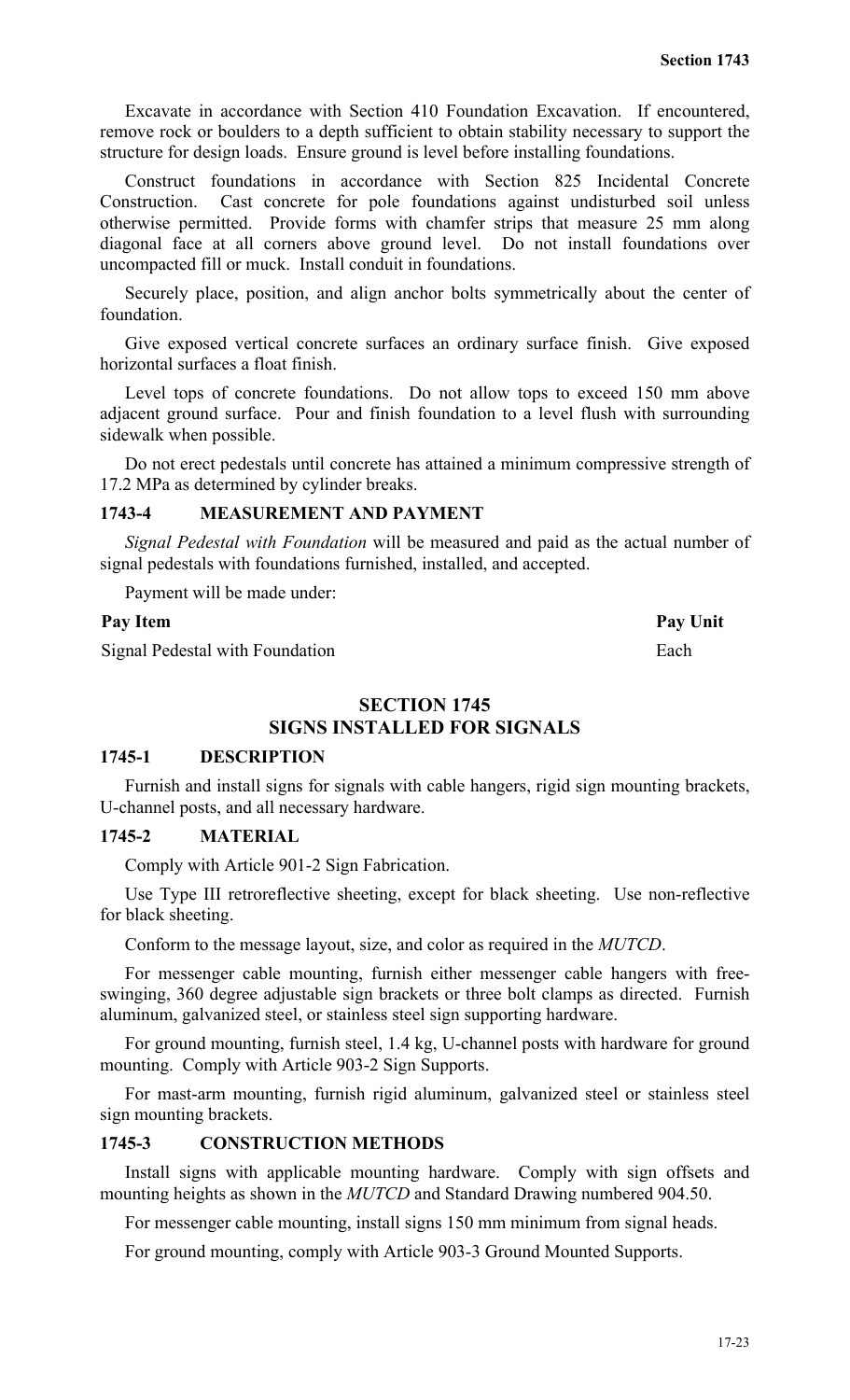For mast arm mounting, install attachment brackets to allow adjustment so signs:

are aimed in required direction,

are plumb as viewed from respective approaches,

may be tilted forward or backward as required, and

may be raised or lowered on mast arm throughout full length of sign.

# **1745-4 MEASUREMENT AND PAYMENT**

*Sign for Signals* will be measured and paid as the actual number of signs for signals, regardless of mounting method, furnished, installed, and accepted*.*

Payment will be made under:

# Pay Item Pay Unit

Sign for Signals Each

# **SECTION 1750 SIGNAL CABINET FOUNDATIONS**

# **1750-1 DESCRIPTION**

Furnish and install signal cabinet foundations and all necessary hardware.

Furnish either poured concrete foundations or preformed cabinet pad foundations and all necessary hardware. Obtain approval of foundation type.

# **1750-2 MATERIAL**

Preformed cabinet pad foundation material, equipment, and hardware furnished under this section shall be pre-approved on the Department's QPL.

Refer to Article 1000-4 Portland Cement Concrete and Article 1098-14 Signal Cabinet Foundations.

# **1750-3 CONSTRUCTION METHODS**

Comply with Section 825 Incidental Concrete Construction-General.

Obtain approval for final cabinet foundation locations before pouring concrete base. Locate new cabinets so as not to obstruct sight distance of vehicles turning on red.

Do not install foundations over uncompacted fill or muck.

Use procedures, equipment, and hardware as follows:

Hand tamp soil before placing concrete.

Maintain 305 mm minimum from service pole to closest point on foundation unless otherwise approved.

Use a minimum of four 13 mm diameter expanding type anchor bolts to secure cabinet to foundation.

Install minimum 100 mm above and 100 mm below finished grade.

Locate external stubbed out conduit at cabinet foundation so conduit is in middle of cabinet. Provide service conduit as the rightmost conduit coming into cabinet. Provide two spare conduits stubbed out; one pointed toward service pole and the other toward direction of lead-in cable. Inscribe identification arrow in foundation indicating direction of spare conduits.

Give cabinet foundation a broom finish.

Seal space between cabinet base and foundation with permanent, flexible, waterproof sealing material.

If using preformed cabinet pad, ensure ground is level before installation.

# **1750-4 MEASUREMENT AND PAYMENT**

*Signal Cabinet Foundation* will be measured and paid as the actual number furnished, installed, and accepted.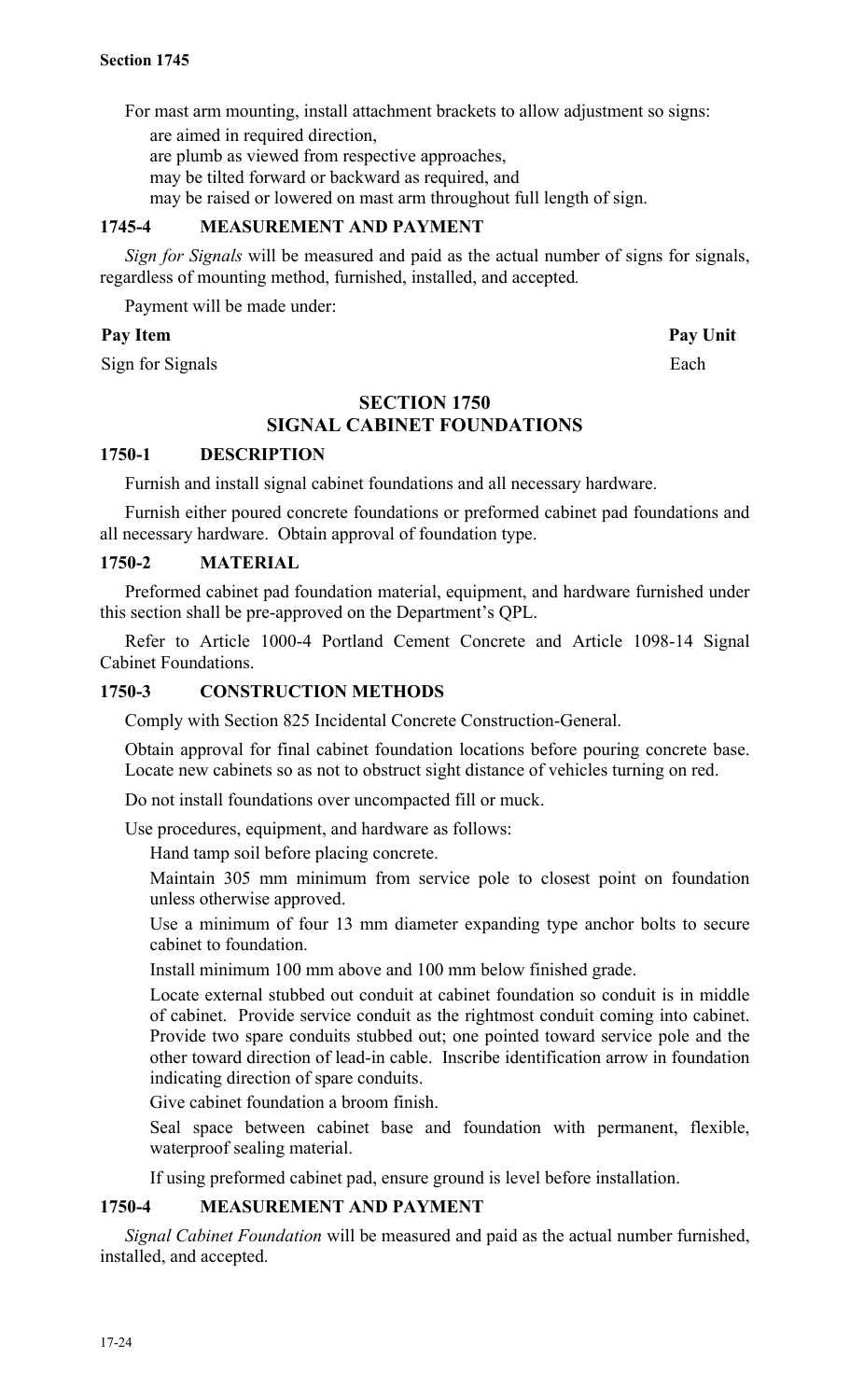Payment will be made under:

# Pay Item Pay Unit

Signal Cabinet Foundation Each

# **SECTION 1751 CONTROLLERS WITH CABINETS**

## **1751-1 DESCRIPTION**

Furnish and install controllers with cabinets and all necessary hardware. Furnish all pole or foundation mounting hardware, detector sensor cards, external electrical service disconnects, one Corbin Number 2 cabinet key, one police panel key, conflict monitors or malfunction management units, surge protection, grounding systems, AC/DC isolator cards, and all necessary hardware.

## **1751-2 MATERIAL**

Material, equipment, and hardware furnished under this section shall be pre-approved on the Department's QPL. Refer to the contract.

# **1751-3 CONSTRUCTION METHODS**

## **(A) General**

Remove existing controllers and cabinets where required. Remove maintenance diary from cabinet and place in new cabinet or deliver to the Engineer. Take existing equipment out of service only at the time directed.

Locate new cabinets so as not to obstruct sight distance of vehicles turning on red.

Install controllers, cabinets, detector sensor units, and hardware that provide required phasing, color sequence, flash sequence, interconnection, railroad clearance and preemption, and emergency vehicle clearance and preemption.

Stencil signal inventory number on cabinet side facing roadway. Use 75 mm black characters.

Provide external electrical service disconnect at all new and existing cabinet locations unless otherwise specified.

Do not program controller for late night flashing operation at railroad preemption installations. For all other installations, do not program controller for late night flashing operation unless otherwise directed. Ensure all signal heads for same approach flash concurrently during flashing operation.

Provide serial number and cabinet model number for each new controller and controller cabinet installed.

Install pole mounted cabinets so height to cabinet middle is 1.2 m.

Activate controllers with proposed phasing and timing.

## **(B) System Interconnection**

When interconnection of signals is required, install interface equipment and hardware for signals. Demonstrate proper operation of interconnection using manual commands after interconnection is complete.

Program telemetry command sequences and enable devices necessary for testing of communication between local controllers and field master controllers, and between field master controllers and Department-furnished central computer.

## **(C) Workshop**

Provide enclosed workshop to set up and test new controllers and cabinets before installation. Locate workshop within Division responsible for project administration. Ensure workshop provides protection from weather and sufficient space to house two test observers, all necessary test equipment and material, controllers and cabinets.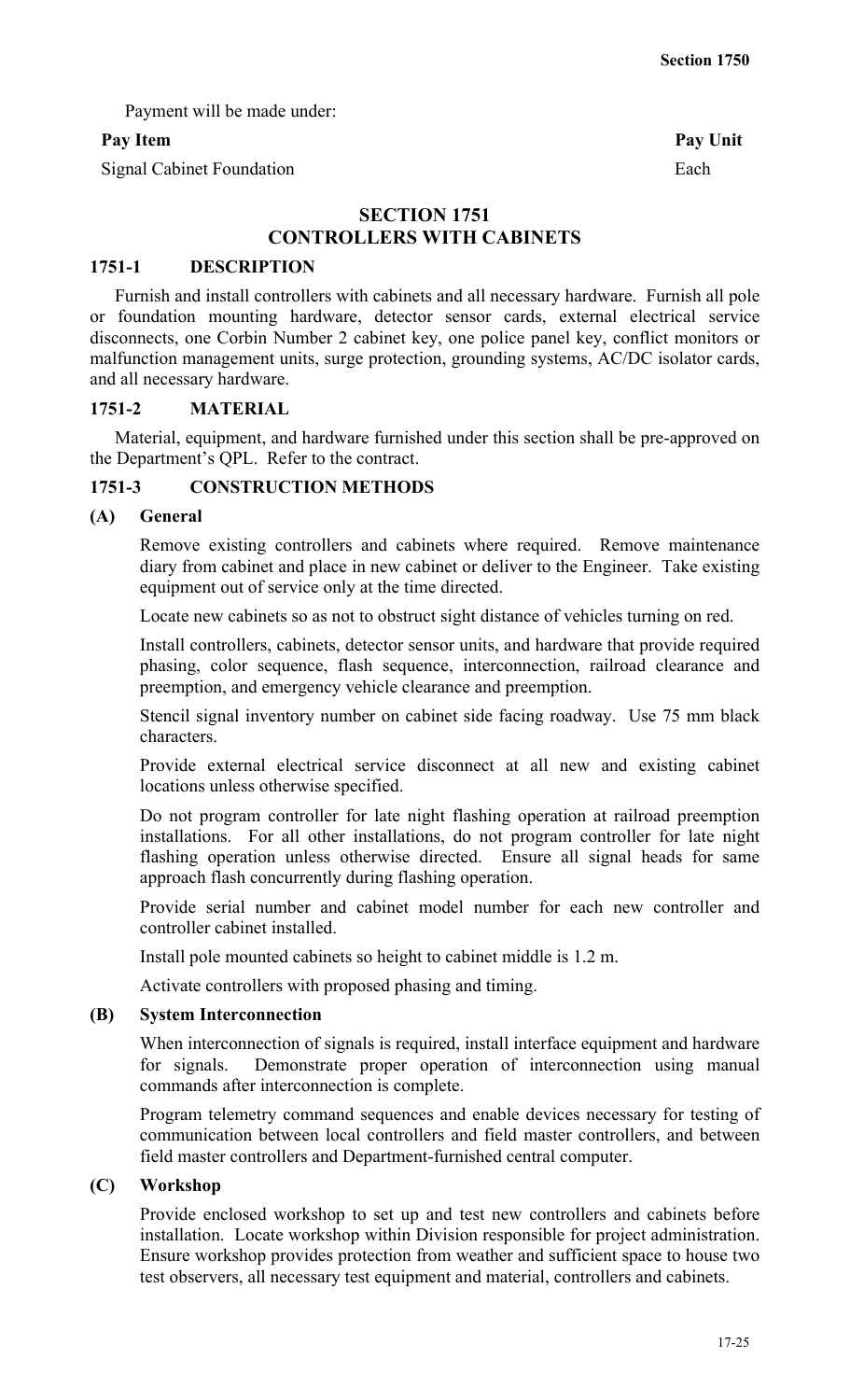Configure and test each controller and cabinet to match the proposed signal design. Ensure all equipment furnished and installed or modified by the Contractor at each location operates in full compliance with the plans and project special provisions. Test each controller and cabinet for proper color sequence, flashing operation, phase timings, preemption, coordination, and conflict monitor programming or malfunction management unit programming. Ensure that simultaneous conflicting phase outputs will cause the cabinet to revert to flashing operation. For intersections with any type of preemption, submit a completed Preemption Test Procedure Checklist. The checklist is located on the Department's website.

Test the cabinet and controller for eight hours minimum. Following this test, and before installation, the Engineer will inspect the equipment in operation. The Engineer may require other tests to ensure proper operation. These tests shall be at no additional cost to the Department.

# **1751-4 MEASUREMENT AND PAYMENT**

*Controllers with Cabinets (\_\_\_\_)* will be measured and paid as the actual number of each type of controllers with cabinets furnished, installed, and accepted.

*Detector Cards* will be measured and paid as the actual number furnished, installed, and accepted.

No measurement will be made of conflict monitors, malfunction management units, external electrical service disconnect, grounding systems, modems, meter bases, and workshop as these will be considered incidental to furnishing and installing controllers with cabinets.

Payment will be made under:

| Pay Item                  | Pay Unit |
|---------------------------|----------|
| Controller with Cabinet ( | Each     |
| Detector Card (           | Each     |

# **SECTION 1753 CABINET BASE ADAPTER/EXTENDER**

# **1753-1 DESCRIPTION**

Furnish and install cabinet base adapters and extenders with all necessary hardware for 170 Cabinets.

# **1753-2 MATERIAL**

Refer to Article 1098-15 Cabinet Base Adapter/Extender.

# **1753-3 CONSTRUCTION METHODS**

Install cabinet base adapter at locations requiring new Model 332A cabinet on existing/modified foundation.

Install cabinet base extender at locations requiring new Model 332A cabinet on new foundation or existing Model 332A cabinet that does not have cabinet base extender.

Where Model 336 cabinet is used as base mount cabinet, install adapter or extender, as required.

Use permanent, flexible waterproof sealing material to:

- Seal between cabinet base and cabinet base adapter/extender,
- Seal two-piece cabinet base adapter/extender seams, and
- Seal space between cabinet base adapter/extender and foundation.

# **1753-4 MEASUREMENT AND PAYMENT**

*Cabinet Base Adapters* will be measured and paid as actual number furnished, installed, and accepted.

*Cabinet Base Extenders* will be measured and paid as the actual number furnished, installed, and accepted.